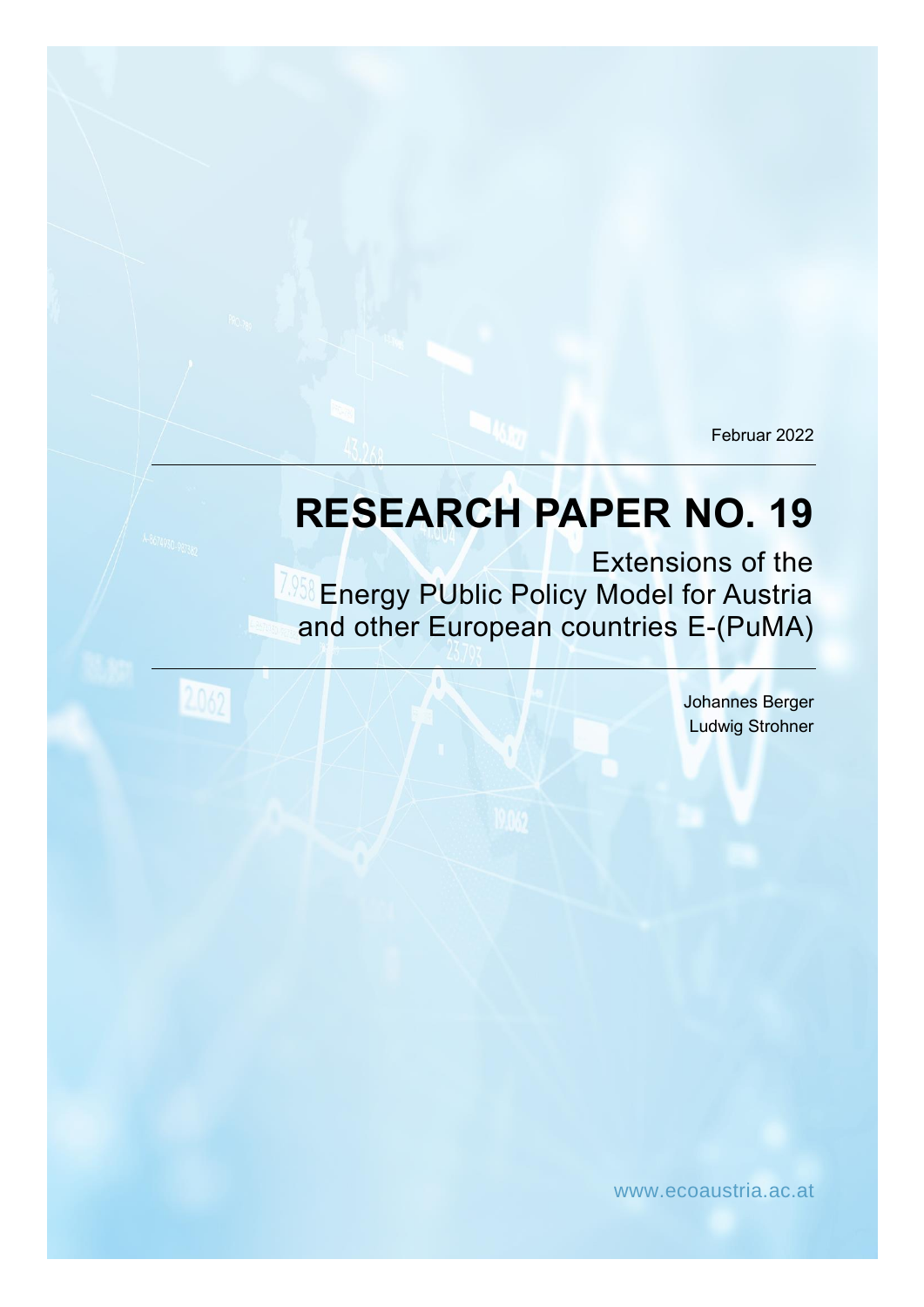### Contents

| 1                  |                                                                          | Introduction                                                                                   | $\mathbf 1$    |  |  |  |  |  |
|--------------------|--------------------------------------------------------------------------|------------------------------------------------------------------------------------------------|----------------|--|--|--|--|--|
| $\bf{2}$           | Extensions related to private households - Demand for varieties of goods |                                                                                                |                |  |  |  |  |  |
|                    | 2.1                                                                      | Consumption bundle of energy and non-energy consumption goods $\dots \dots \dots \dots$        | $\mathbf{1}$   |  |  |  |  |  |
|                    | 2.2                                                                      |                                                                                                | $\overline{2}$ |  |  |  |  |  |
|                    | 2.3                                                                      |                                                                                                | 3              |  |  |  |  |  |
| 3                  | <b>Extensions on the Production Side</b>                                 |                                                                                                |                |  |  |  |  |  |
|                    | 3.1                                                                      |                                                                                                | $\overline{4}$ |  |  |  |  |  |
|                    | 3.2                                                                      |                                                                                                | -6             |  |  |  |  |  |
|                    | 3.3                                                                      |                                                                                                | 10             |  |  |  |  |  |
|                    | 3.4                                                                      | Firms providing private transport and indoor climate equipment $\dots \dots \dots \dots \dots$ | 13             |  |  |  |  |  |
| 4 Functional Forms |                                                                          |                                                                                                |                |  |  |  |  |  |
|                    | 4.1                                                                      |                                                                                                | 17             |  |  |  |  |  |
| 5                  | Calibration                                                              |                                                                                                |                |  |  |  |  |  |
|                    | 5.1                                                                      |                                                                                                | 18             |  |  |  |  |  |
|                    | 5.2                                                                      | Elasticities of Substitution for Energy and Electricity Firms                                  | 18             |  |  |  |  |  |
|                    | 5.3                                                                      |                                                                                                | 19             |  |  |  |  |  |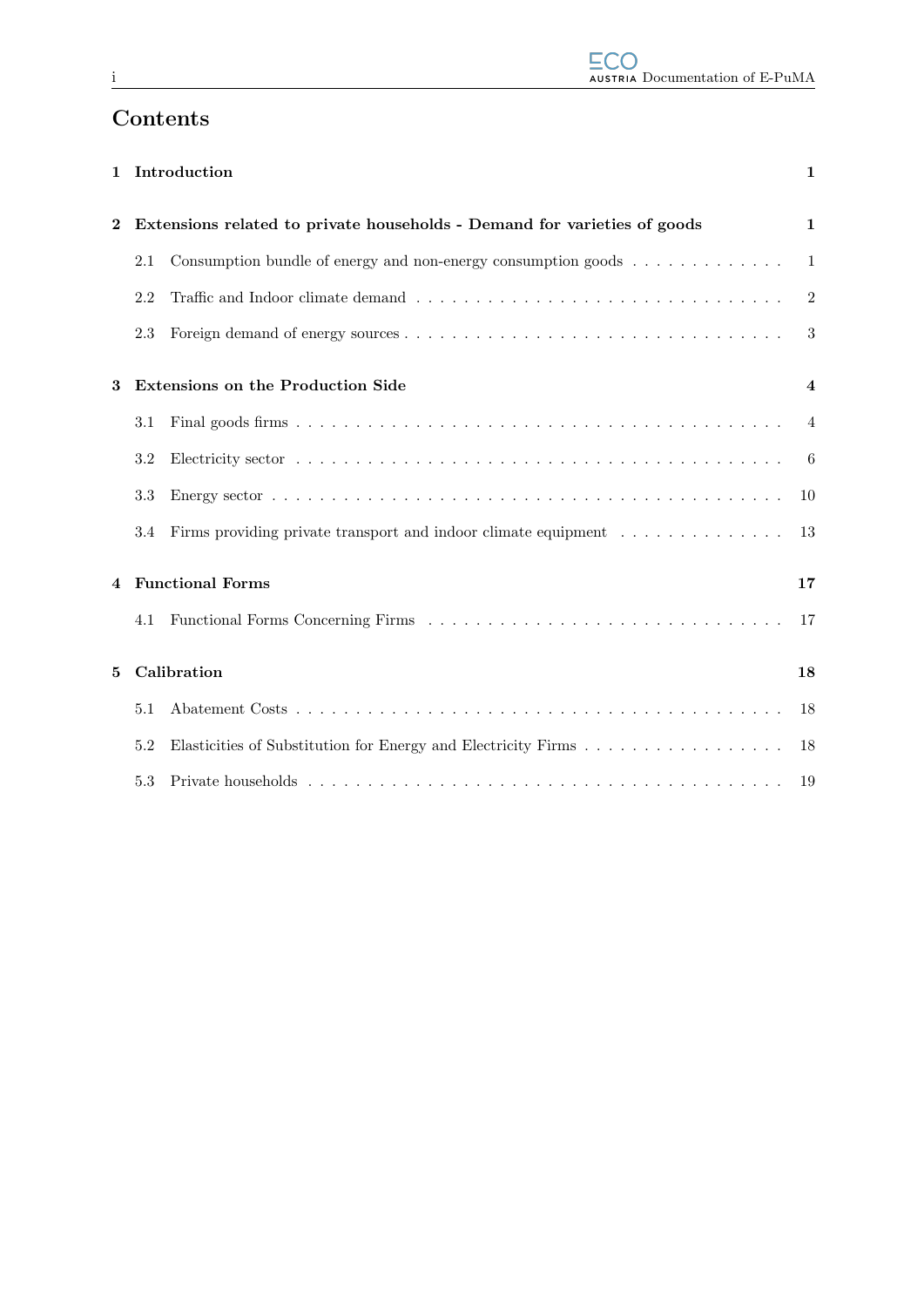### 1 Introduction

This Research Paper contains a documentation of extensions of the dynamic computable general equilibrium model PuMA to implement energy and greenhouse gas emissions (GHG). The documentation of the PuMA model is published in EcoAustria Research Paper No. 11. Up to now, the model was applied to analyse economic, labour market and public finance effects of different policy reforms, structural changes and other important policy questions. PuMA is similar to the EU Labour Market Model (EU-LMM), which was also developed by the authors and is used by the Directorate General Employment, Social Affairs & Inclusion of the European Commission.<sup>1</sup> E-PuMA extends the model by implementing important channels of energy demand of private households and firms as well as GHG emissions.

E-PuMA implements additional demand nests for private households. This allows to model the impact of energy price changes on demand and various policy reforms like  $CO<sub>2</sub>$  related prices. In addition to final goods and investment goods firms additional types of firms are implemented. Electricity firms produce electricity by different kinds of energy inputs and corresponding capital stock and provide electricity to private households and the energy firms. Energy firms combine different energy inputs together with capital and electricity to produce energy provided to final goods firms. Final goods firms demand energy and decide about abatement effort with respect to non-energy-related emissions.

Section 2 describes extensions related to private households, Section 3 extensions related to firms, Section 4 describes changes related to functional forms, and Section 5 discusses relevant literature for the calibration of the model.

## 2 Extensions related to private households - Demand for varieties of goods

### 2.1 Consumption bundle of energy and non-energy consumption goods

Households consume different types of goods. The distinction is related to energy and non-energy-related consumption goods. The bundle consists of expenditures for indoor climate, traffic, other energy and nonenergy-related consumption goods. In line with Varga et al. (2021), indoor climate and traffic equipment is leased from firms providing these services. Other energy is bought directly. The different consumption goods are denoted by heat for indoor climate expenditures, tr for traffic expenditures, eo for other energy expenditures and ne for all other non-energy private consumption goods. Other energy expenditures stands for electricity demand of private households not related to traffic and heating. A CES-utility function represents the preferences for the different goods, with pe as elasticity of substitution. The complete structure of nests implemented is shown in Figure 1.

<sup>&</sup>lt;sup>1</sup>See e.g. Berger et al. (2016) and European Commission (2017) for applications.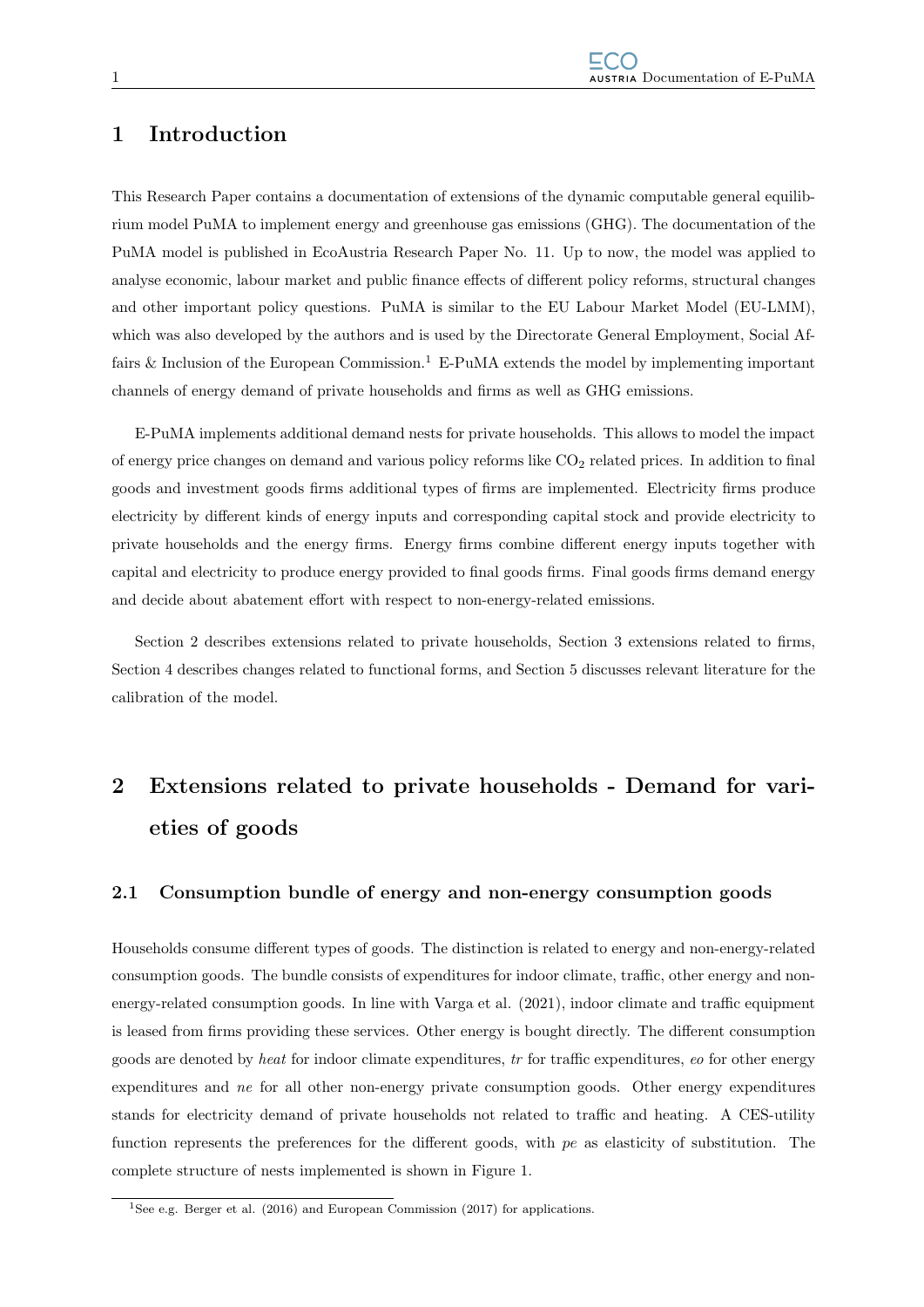

Figure 1: Nest-structure of the demand of private households

The consumption problem the household solves is given by:

$$
pc = \min_{\substack{c^{heat}, c^{tr}, c^{eo}, c^{ne} \\ c^{het} \neq c^{het}}} p^{heat} c^{heat} + p^{tr} c^{tr} + p^{eo} c^{eo} + p c c \cdot c^{ne}
$$
  
s.t.  $U_t^e \left( c^{heat}, c^{tr}, c^{eo}, c^{ne} \right) = \begin{bmatrix} a_{e1}^{\frac{1}{pe}} \left( c^{heat} \right)^{\frac{pe-1}{pe}} + a_{e2}^{\frac{1}{pe}} \left( c^{tr} \right)^{\frac{pe-1}{pe}} + a_{e3}^{\frac{1}{pe}} \left( c^{eo} \right)^{\frac{pe-1}{pe}} + \begin{bmatrix} \frac{pe}{pe-1} \\ + a_{e4}^{\frac{1}{pe}} \left( c^{ne} \right)^{\frac{pe-1}{pe}} \end{bmatrix} \ge 1.$ 

Proposition 1 Minimization of the price index pc leads to the following division of consumption upon energy and non-energy goods and price index:

$$
C_{e,j} = a_{ej} \left(\frac{pc}{p^j}\right)^{pe} C^a, \text{ with } j \in \{\text{heat=1, tr=2, eo=3, ne=4}\}\
$$
  

$$
pc = \left[\sum_j a_{ej} (p^j)^{1-pe}\right]^{1-pe}.
$$

#### 2.2 Traffic and Indoor climate demand

Traffic and indoor climate consumption of private households is characterized by renting capital stocks for traffic and indoor climate from leasing companies. Households gain utility by the consumption of the traffic and indoor climate capital in interaction with the corresponding energy source. The amount of energy source consumed reflects the intensity of consumption of the capital stock. To simplify the following representation the following notation is introduced:

- $Y \in \{ \text{ traffic (tr), indoor climate (heat)} \}$
- $X \in \{$  [petrol, diesel, electricity, public transport] if Y = tr
- $X \in \{$  [natural gas, gasoil, timber, electricity] if Y = heat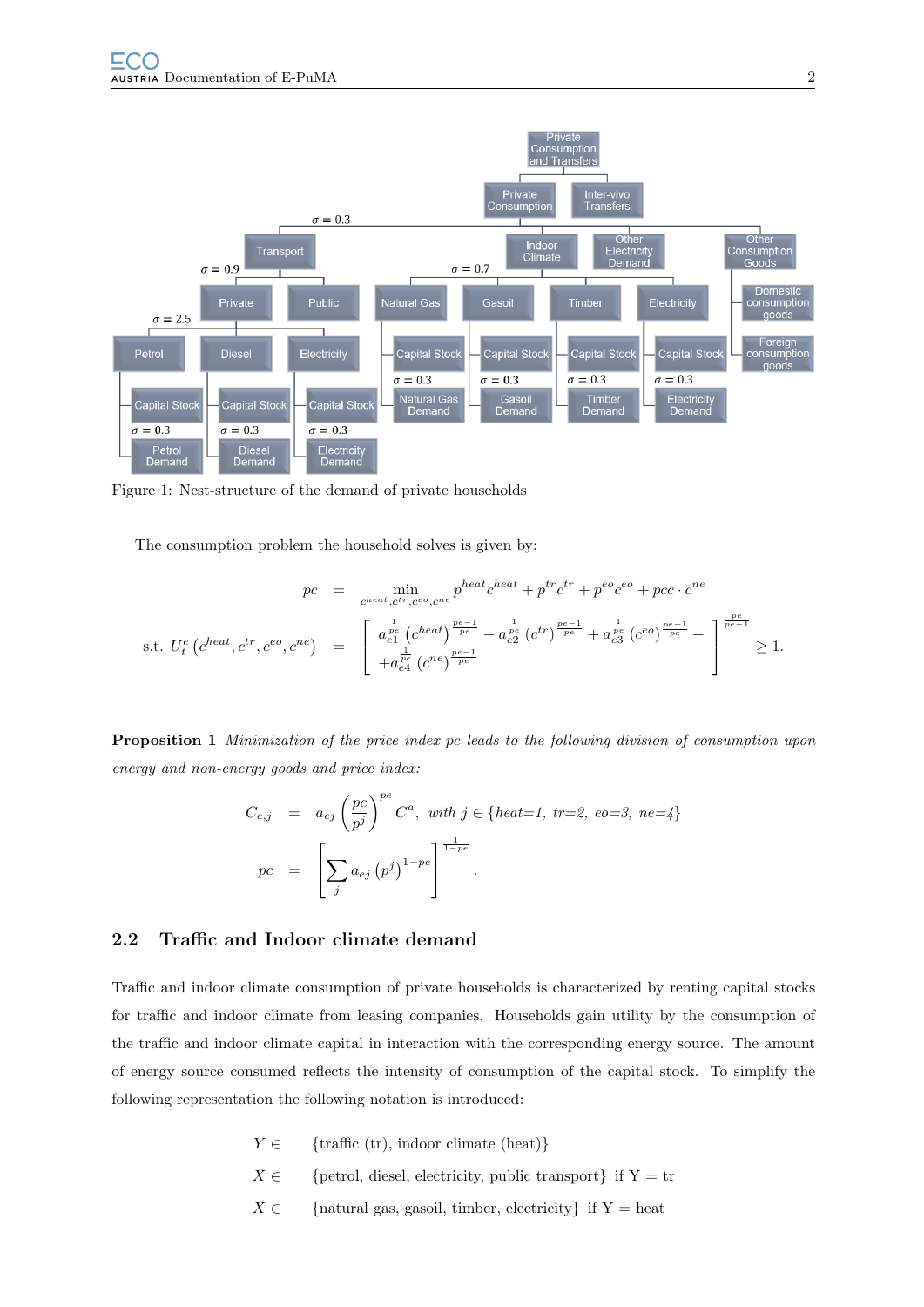The sub-nest of traffic and indoor climate demand distinguishes between different energy sources, which further differentiate between rented capital and the energy source. The only exemption is public transport, for which no additional nest exists. Prices for public transport are determined by the government. More precisely, as above, cost minimization results in the following structure of consumption and price index:

$$
C_{e,Y,X} = a_{Y,X} \left(\frac{p^Y}{p^{Y,X}}\right)^{p_{e_Y}} C_{e,Y}
$$
  

$$
p^Y = \left[\sum_X a_{Y,X} (p^{Y,X})^{1-p_{e_Y}}\right]^{\frac{1}{1-p_{e_Y}}},
$$

and the following conditions in the lower nest:

$$
C_{e,Y,X}^{capital} = a_{Y,X}^{capital} \left(\frac{p^{Y,X}}{p^{Y,X,capital}}\right)^{pe_{Y,X}} C_{e,Y,X}
$$
\n
$$
C_{e,Y,X}^{energysource} = \left(1 - a_{Y,X}^{capital}\right) \left(\frac{p^{Y,X}}{p^{Y,X,energysource}}\right)^{pe_{Y,X}} C_{e,Y,X}
$$
\n
$$
p^{Y,X} = \left[a_{Y,X}^{capital} \left(p^{Y,X,capital}\right)^{1-pe_{Y,X}} + \left(1 - a_{Y,X}^{capital}\right) \left(p^{Y,X,energysource}\right)^{1-pe_{Y,X}}\right]^{\frac{1}{1-pe_{Y,X}}}.
$$

### 2.3 Foreign demand of energy sources

The export of energy sources as fuel for traffic plays an important role. For this reason we implement additional export demand for fuel. We implement separate demand functions for three different fuels, petrol, diesel and kerosene. The corresponding fuel is imported and directly exported such that there exists no link to the production sector. The export price differs from the import price by excise taxes. Foreign demand is given by:

$$
e^{FuelX} = e^{0, FuelX} \left[ \frac{p^{f, FuelX}}{p^{FuelX} + t^{excFuelX}} \right]^{p_{FuelX}} \text{ with FuelX } \in \{\text{petrol, diesel, kerosene}\}\,,
$$

where  $p^{f, FuelX}$  is the foreign price for fuel,  $t^{excFuelX}$  the excise tax on fuel and  $p_{FuelX}$  the armington elasticity.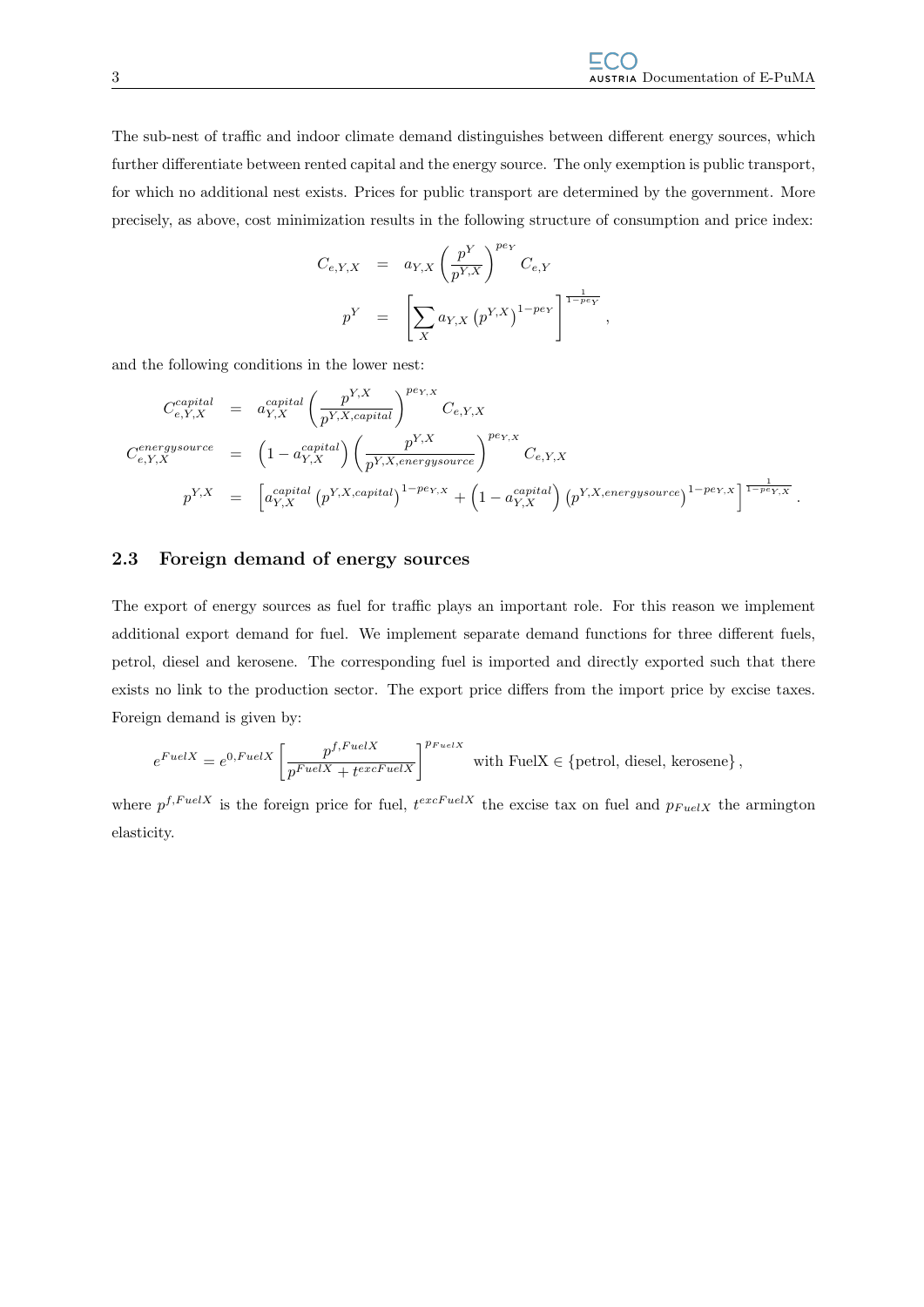### 3 Extensions on the Production Side

### 3.1 Final goods firms

Final goods firms produce output by means of capital, energy and labour input. The final goods sector is characterized by free entry, however firms have to bear fixed costs in each period they are in the market. Competition between producers of varieties and the free entry condition leads to zero profit of final goods firms in equilibrium. This condition determines the number of domestic final goods firms  $N^F$  active in the market. They face a downward sloping demand curve in their own price  $p_j$ . These firms hire workers from the labour market, fire a share of the labour force and rent capital from the capital goods firms. Offering  $v_i^a$  vacancies implies vacancy costs  $\kappa_i^a(v_i^a)$  to the firm. The wage bill of firm j is given by:

$$
(1 + t^{sscF}) wL_j^D = \sum_{a,i} \left[ \left( 1 + t_i^{sscF,a} \right) w_i^a L_{j,i}^{D,a} + z_i^{F,a} p_{man,j,i}^a L_{j,i}^{H,a} \right].
$$
 (1)

 $t^{sscF}$  represents social security contributions and other wage-dependent taxes and contributions of the employer. The variable  $z_i^{F,a}$  includes flat social security contributions or taxes of employers that are not related to wages, such as in Denmark. The model includes firing costs incurred by firms when dismissing workers. Firing costs consist of severance payments  $\tau^S$ , firing taxes  $\tau^{Fire}$  and administrative costs (like law suits; modelled as lost output)  $\tau^C$ . For simplification we define  $\tau^F = \tau^S + \tau^{Fire}$ . Severance payments and firing taxes depend on the wage level and number of hours worked. This is not the case for administrative costs. In addition final goods firms bear labour adjustment costs. It is assumed that adjustment of employment compared to the previous period leads to costs  $Ladj_i$ , in form of lost output. Firms do not take into account that the employment decision in period  $t$  has an impact on the following periods. Also new firms bear adjustment costs. The nest structure of the production function is presented in Figure 2.



Figure 2: Nest-structure of the final goods production function

Firms have to pay taxes on profits  $t^{prof}$ . The assessment base is given by output deducted by capital costs, the wage-sum inclusive taxes and contributions paid by employers, the vacancy and managerial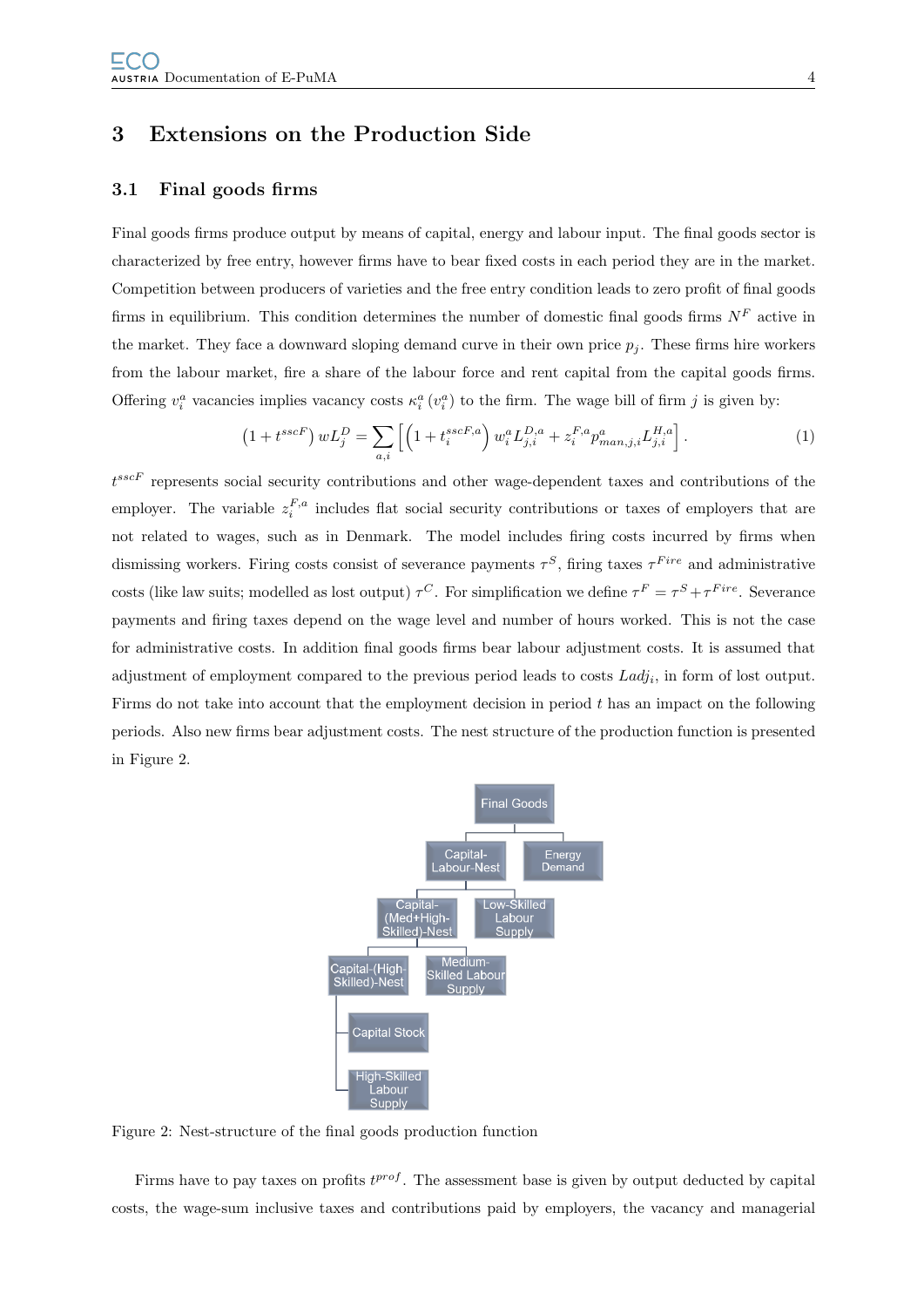costs, firing taxes plus employment subsidies as well as expenditures for energy. To simplify notation we neglect index  $j$  of the firm:

$$
\chi = (2)
$$
\n
$$
p\bar{Y} - p^{k}K - p^{inv}K(\delta(u) - \bar{\delta}^{K}) - p^{E}E - (1 + t^{ssc}v)wL^{D} - T^{F} +
$$
\n
$$
+ \sum_{i,a} \left( sub^{L}p_{man,i}^{a} + sub^{T}e_{i}^{F,a} \right) L_{i}^{H,a} - \sum_{i,a} \tau_{i}^{F,a}fac_{i}^{a} (1 - p_{man,i}^{a}) w_{i}^{a}l_{i}^{a} \bar{\theta}_{i}^{a}L_{i}^{H,a} -
$$
\n
$$
-P_{Z} (1 - AB_{FG}) EMF_{FG}\bar{Y} + sub^{AB} AB_{FG}EMF_{FG}\bar{Y},
$$
\n
$$
\bar{Y} = Y - FC - \sum_{i,a} \kappa_{i}^{a} (v_{i}^{a}) - \sum_{i} Ladj_{i} - \sum_{i,a} \left( \varphi_{i}^{FS,a} \left( e_{i}^{F,a} \right) + \varphi_{i}^{F,a} \left( p_{man,i}^{a} \right) \right) L_{i}^{H,a} -
$$
\n
$$
- \sum_{i,a} \tau_{i}^{C,a} fac_{i}^{a} (1 - p_{man,i}^{a}) L_{i}^{H,a} - C_{FG}
$$
\n
$$
T^{F} =
$$
\n
$$
t^{prof} (p\bar{Y} - p^{k}K - p^{inv}K(\delta(u) - \bar{\delta}^{K}) - p^{E}E - (1 + t^{sscF})wL^{D}) +
$$
\n
$$
+ t^{prof} \left( \sum_{i,a} \left( sub^{L}p_{man,i}^{a} + sub^{T}e_{i}^{F,a} \right) L_{i}^{H,a} - \sum_{i,a} \tau_{i}^{F,a} fac_{i}^{a} (1 - p_{man,i}^{a}) w_{i}^{a}l_{i}^{a} \bar{\theta}_{i}^{a} L_{i}^{H,a} \right) -
$$
\n
$$
- t^{prof} (P_{Z} (1 - AB_{FG}) EMF_{FG}\bar{Y} - sub^{AB}AB_{FG}EMF_{FG}\bar{Y}),
$$
\n
$$
C_{FG} = \varphi_{i}^{FG} AB_{FG}^{FG} \bar{Y} + \frac{\gamma_{C_{FG}}}{2} \left( \frac{AB_{FG, t}}{AB_{
$$

where  $sub_i^{L,a}$  is a government employment subsidy and  $FC$  the fixed costs of the firm in terms of lost output. In addition, firms may get a subsidy of  $sub<sup>T</sup>$  per unit of firm-sponsored training and pay  $p^{E}E$  for energy whereas excise taxes for resources are paid by the energy firm. Final goods firms are responsible for non-energy GHG emissions. They decide about abatement efforts  $AB_{FG}$  to reduce emissions  $EMF_{FG}$ , measured in output terms. Emissions are priced by a price  $P_Z$ . Costs for higher abatement efforts are reflected in  $C_{FG}$  and are also measured in output terms.

Firms maximize dividend payments  $\chi$  by optimally choosing the number of vacancies  $v_i^a$ , capital K, the firing rate  $(1-p_{man,i}^a)$ , the level of capital utilization u, firm-sponsored training  $e_i^{F,a}$ , energy demand  $E$ , and abatement effort  $AB_{FG}$ . The problem of final goods firms is

$$
\max_{v,K,p,e^F,u,E,AB_{FG}} \chi \text{ s.t. } \tag{4a}
$$

$$
\bar{Y} = D(p) \tag{4b}
$$

$$
D(p) = d_0 \cdot \left(\frac{p^H(p)}{p}\right)^{\sigma}, \qquad (4c)
$$

where  $p<sup>H</sup>$  is the price level of firms producing in the Home country and taken as given by a single firm, i.e. single firms cannot influence the average price level across all domestic firms  $p<sup>H</sup>$ . The optimality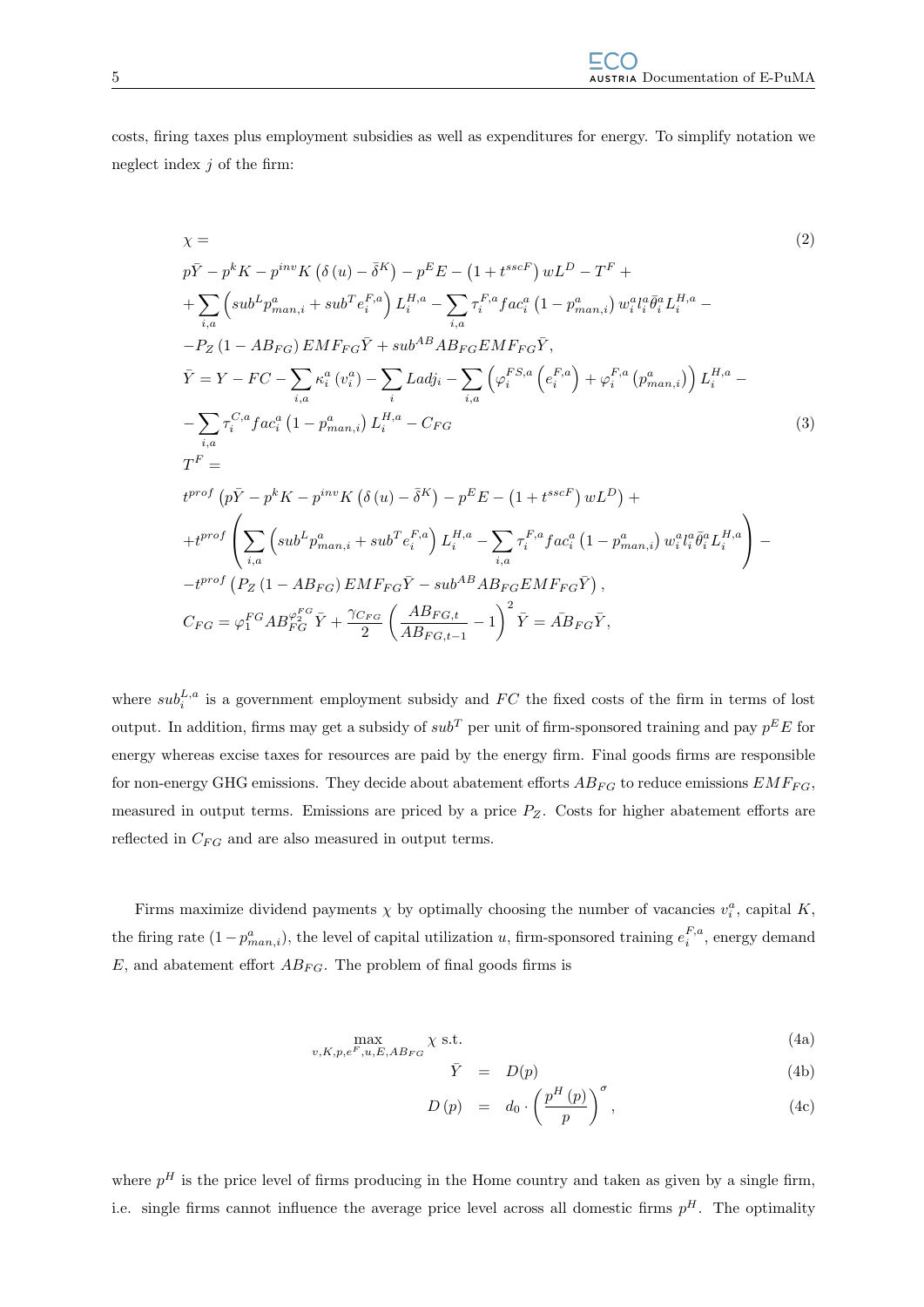conditions are given by:

$$
v_{i}^{a} : q_{i}^{a} \left\{ \begin{array}{l} \bar{\lambda} \left( F_{L,i}^{Y,a} l_{i}^{a} \bar{\theta}_{i}^{a} p_{man,i}^{a} - \varphi_{i}^{F,a} \left( p_{man,i}^{a} \right) - \varphi_{i}^{F,S,a} \left( e_{i}^{F,a} \right) - \tau_{i}^{C,a} f a c_{i}^{a} \left( 1 - p_{man,i}^{a} \right) - L a d j_{N_{t,i}^{W}} p_{man,i}^{a} \right) + \\ + \left( 1 - t^{prof} \right) \left[ - \left( 1 + t_{i}^{sscF,a} \right) p_{man,i}^{a} w_{i}^{a} \bar{\theta}_{i}^{a} l_{i}^{a} + \left( sub^{L} - z_{i}^{F,a} \right) p_{man,i}^{a} + sub^{T} e_{i}^{F,a} \right] + \\ + \left( 1 - t^{prof} \right) \left[ - \tau_{i}^{F,a} f a c_{i}^{a} \left( 1 - p_{man,i}^{a} \right) w_{i}^{a} l_{i}^{a} \bar{\theta}_{i}^{a} \right] \end{array} \right\}
$$
\n
$$
= \kappa_{i}^{a \prime} \bar{\lambda}, \tag{5}
$$

$$
p_{man,i}^a: \bar{\lambda}\left(F_{L,i}^{Y,a}l_i^a \bar{\theta}_i^a + \tau_i^{C,a}fac_i^a - Ladj_{N_{t,i}^W}\right) - \left(1 - t^{prof}\right) \left\{ \left(1 + t_i^{ssc,R,a}\right) w_i^a l_i^a \bar{\theta}_i^a + z_i^{F,a} \right\} - \left(1 - t^{prof}\right) \left\{ -sub^L - \tau_i^{F,a} fac_i^a w_i^a l_i^a \bar{\theta}_i^a \right\} = \left(\varphi_i^F\left(p_{man,i}^a\right)'\bar{\lambda},\right)
$$
\n
$$
(6)
$$

$$
e_i^{F,a} \quad : \quad \left(\theta_i^{F,a} \left(e_i^{F,a}\right)\right)' l_i^a \theta_i^{H,a} \left[\begin{array}{c} p_{man,i}^a \left(\bar{\lambda} F_{L,i}^{Y,a} - \left(1 - t^{prof}\right) \left(1 + t_i^{sscF,a}\right) w_i^a\right) - \\ - \left(1 - t^{prof}\right) \left(1 - p_{man,i}^a\right) \tau_i^{F,a} fac_i^a w_i^a \end{array}\right] + \\ + \left(1 - t^{prof}\right) sub^T = \left(\varphi_i^{FS} \left(e_i^{F,a}\right)\right)' \bar{\lambda}, \tag{7}
$$

$$
K : (p^k + p^{inv} (\delta(u) - \overline{\delta}^K)) (1 - t^{prof}) = \overline{\lambda} F_K^Y,
$$
\n(8)

$$
u : p^{inv} K \delta'(u) \left(1 - t^{prof}\right) = \bar{\lambda} F_u^Y,
$$
\n
$$
(9)
$$

$$
E : p^{E} (1 - t^{prof}) = \bar{\lambda} F_{E}^{Y}, \qquad (10)
$$

$$
AB_{FG} : (P_Z + sub^{AB}) E M F_{FG} = \frac{\partial \overline{AB}_{FG}}{\partial AB_{FG}} \left(\frac{1}{1 + \overline{AB}_{FG}}\right) \left(p - \left(P_Z \left(1 - AB_{FG}\right) - sub^{AB} AB_{FG}\right) E M F_F(\mathbf{J})\right)
$$

$$
\partial \overline{AB}_{FG} = \begin{bmatrix} \overline{EG} & \overline{EG} + D \mathscr{L}^{FG-1} \\ \overline{G} & \overline{AB}_{FG} & \overline{G} \end{bmatrix} \begin{bmatrix} AB_{FG} \\ AB_{FG} \\ AB_{FG} \\ AB_{FG} \end{bmatrix} = \begin{bmatrix} 1 \\ 0 \end{bmatrix} \tag{12}
$$

$$
\frac{\partial \overline{AB}_{FG}}{\partial AB_{FG}} = \varphi_1^{FG} \varphi_2^{FG} AB_{FG}^{\varphi_2^{FG}-1} + \gamma_{C_{FG}} \left( \frac{AB_{FG,t}}{AB_{FG,t-1}} - 1 \right) \frac{1}{AB_{FG,t-1}},\tag{12}
$$

$$
p : \bar{Y} \left(1 - t^{prof}\right) = \lambda \sigma D\left(p\right) \frac{1}{p} \left(1 - \frac{p^{\sigma}}{N^F}\right),\tag{13}
$$

$$
\lambda \quad : \quad \bar{Y} = D(p) \tag{14}
$$

Optimization with respect to the price of the firm implies that:

$$
p = \lambda \sigma \frac{D(p)}{\bar{Y}(1 - t^{prof})} \left(1 - \frac{p^{\sigma}}{N^F}\right) = \frac{\lambda \sigma}{1 - t^{prof}} \left(1 - \frac{p^{\sigma}}{N^F}\right) \Rightarrow
$$
  

$$
\underbrace{\left(\left(1 - t^{prof}\right)p - \lambda\right)}_{\hat{\lambda}} = \left(1 - t^{prof}\right)p \left(1 - \frac{1}{\sigma\left(1 - \frac{1}{N^F}\right)}\right),
$$
  

$$
\bar{\lambda} = \hat{\lambda} - \left(1 - t^{prof}\right)\left(P_Z\left(1 - AB_{FG}\right)EMF_{FG} - sub^{AB}AB_{FG}EMF_{FG}\right).
$$

The firm's first order conditions (FOC) equate the marginal revenues and the marginal costs of providing one additional unit of vacancies, managerial effort, firm-sponsored training, capital, capital utilization, energy demand, and abatement effort.

### 3.2 Electricity sector

The electricity sector provides electricity to the energy sector (see below) and private households. It produces electricity from different energy sources for which separate capital stocks exist. Energy sources are coal, oil, gas, and renewable sources. In addition, electricity can be imported based on an internationally determined electricity price. It is assumed that the sector faces perfect competition. The representative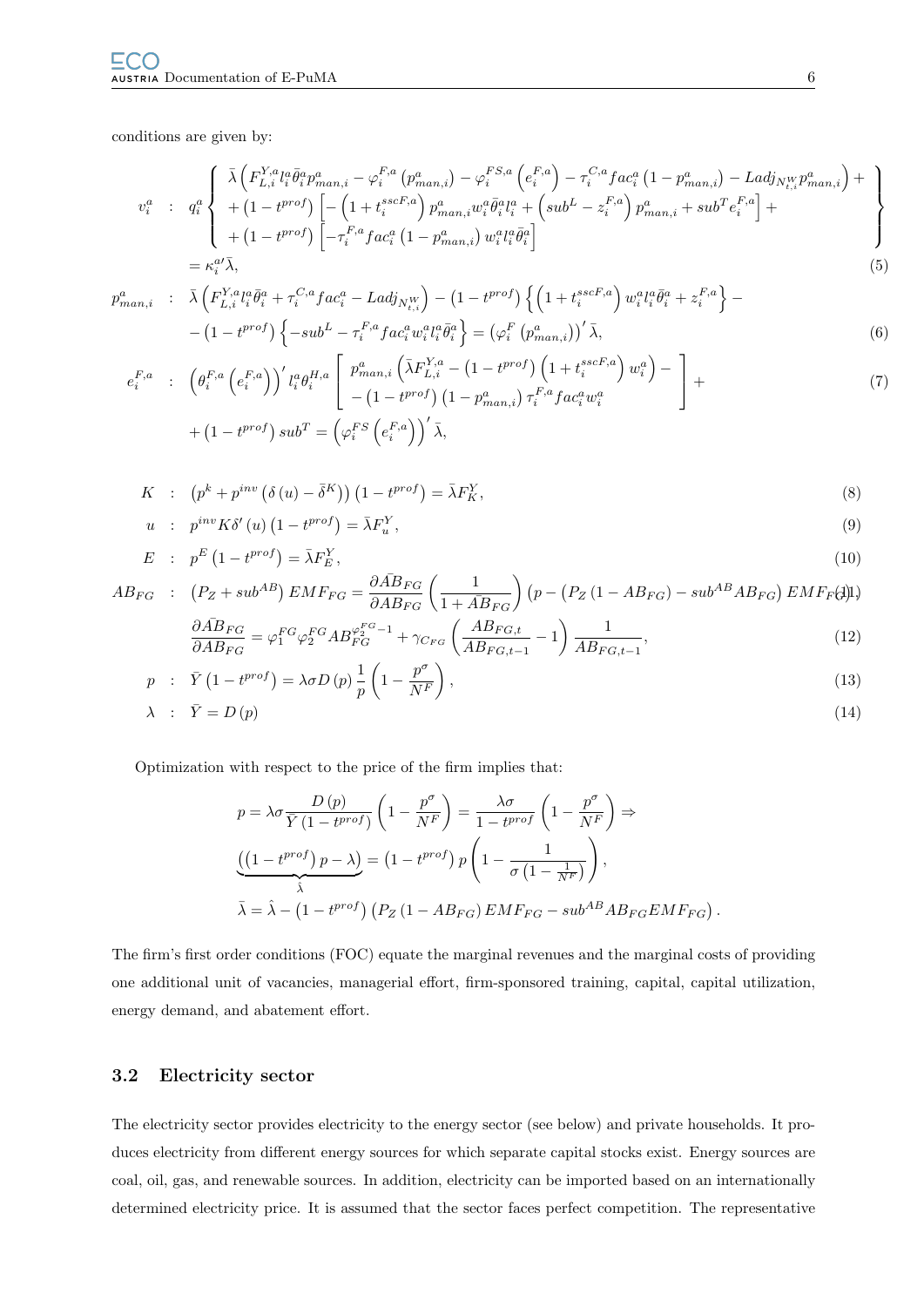firm in the electricity sector maximizes the following value function.

$$
V_t^{EL} (K_{ELCOAL,t}, K_{ELOIL,t}, K_{ELGAS,t}, K_{ELRES,t}) =
$$
  
\n
$$
\max \left\{ \chi_{EL,t} + \frac{GV_{t+1}^{EL} (K_{ELCOAL,t+1}, K_{ELOIL,t+1}, K_{ELGAS,t+1}, K_{ELRES,t+1})}{R_{t+1}^{EL}} \right\},
$$
  
\ns.t.  $GK_{ELX,t+1} = (1 - \delta^{ELX}) K_{ELX,t} + I_{ELX,t},$ 

where RES stands for renewable sources of energy (wind, solar, biomass and hydrogen),  $ELX \in$  ${ELRES, ELCOAL, ELOIL, ELGAS}$  and  $\delta^{ELX}$  for the depreciation rate. The representative firm produces electricity from transformation of fossil energy sources and renewable sources. Transformation based on fossils requires energy sources and a related capital stock, transformation based on renewables requires only a capital stock. Fossil energy sources are imported and not produced within the country. The structure of production for electricity firms is provided in Figure 3.



Figure 3: Nest-structure of electricity firms

Dividends  $\chi_{EL,t}$  are given by

$$
\chi_{EL,t} =
$$
\n
$$
(1 - t^{prof}) \left\{ \begin{array}{l} P_{EL,t}EL^{net}_{t} - \sum_{ELX} p^{inv}_{t} ADJ_{I_{ELX,t}} - P_{Z,t}Z_{EL,t} - \sum_{ELX} t^{ELX}_{cap} p^{inv}_{t} K_{ELX,t} + \\ + \sum_{ELX} s u b^{I,ELX}_{t} p^{inv}_{t} I_{ELX,t} - \sum_{ELX} PG_{ELX,t} ELX - P_{EL_{IMP,t}} EL_{IMP,t} \\ + \sum_{ELX} t^{prof} \delta^{ELX} p^{inv}_{t} K_{ELX,t} - \sum_{ELX} p^{inv}_{t} I_{ELX,t}, \\ EL^{net}_{t} = EL_{t} - C_{EL,t}.\end{array} \right\} +
$$

 $C_{EL}$  represents abatement costs for the electricity sector to avoid  $CO_2$  emissions,  $Z_{EL,t}$  are emissions related costs (like the emissions trading system) and  $ADJ_{I_{ELX}}$  reflect adjustment costs for capital stock changes. The gross price for fossil energy PG includes ad valorem and excise taxes  $PG_{ELX,t}$  =  $(1+t^{EL,ELX}) P_{ELX,t} + t^{EX,ELX}$ . The same holds for the import price. Electricity EL is a nest of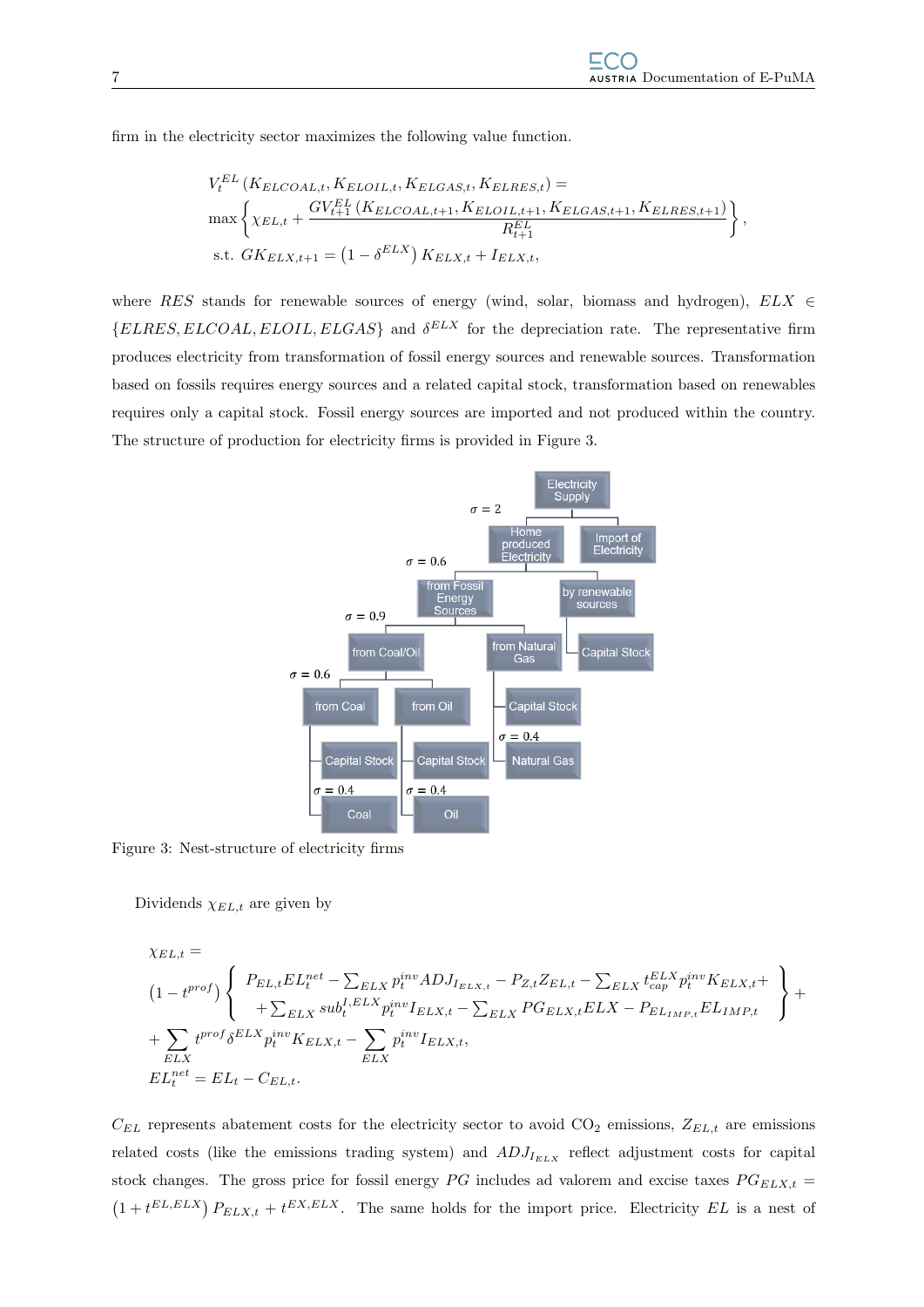different energy sources as presented below.

$$
EL_t = t f_{EL} \left[ b_1 E L_{IMP,t}^{\theta_1} + (1 - b_1) E L_{PROD,t}^{\theta_1} \right]^{\frac{1}{\theta_1}} \nEL_{PROD,t} = \left[ b_2 E L_{FOS,t}^{\theta_2} + (1 - b_2) E L_{ELRES,t}^{\theta_2} \right]^{\frac{1}{\theta_2}} \nEL_{FOS,t} = \left[ b_3 E L_{COLL,t}^{\theta_3} + (1 - b_3) E L_{ELGAS,t}^{\theta_3} \right]^{\frac{1}{\theta_3}} \nEL_{COLL,t} = \left[ b_4 E L_{ELCOAL,t}^{\theta_4} + (1 - b_4) E L_{ELOIL,t}^{\theta_4} \right]^{\frac{1}{\theta_4}},
$$

where  $tf_{EL}$  is a transformation factor to adjust output to aggregate electricity production. The adjustment costs for fossil and renewable resources investment is given by

$$
ADJ_{I_{ELX},t} = \frac{\psi_{ELX}}{2} (j_{ELX} - \delta^{ELX} - g)^{2} K_{ELX,t}
$$

where  $j_{ELX} = \frac{I_{ELX}}{K_{ELX}}$ . The production function for renewable resources and the transformation function for other energy sources are given by

$$
EL_{ELRES,t} = t f_{ELRES} (K_{ELRES,t})^{\alpha_{ELRES}} (F_{ELRES})^{1-\alpha_{ELRES}},
$$
  
\n
$$
EL_{ELX,t} = t f_{ELX} \left( a_{ELX} K_{ELX,t}^{\theta_{ELX}} + (1 - a_{ELX}) ELX^{\theta_{ELX}} \right)^{\frac{1}{\theta_{ELX}}}, \forall ELX \neq ELRES
$$

where  $K_{ELX,t}$  is the capital employed in production,  $tf_{ELX}$  the transformation factor scaling inputs to the produced amount of electricity and  $F_{ELRES}$  denotes the endowment of natural resources. The production of electricity from fossil fuels contributes to carbon emissions according to:

$$
Z_{EL,t} = (1 - AB_{EL,t}) \sum_{ELX} [EMF_{ELX} ELX],
$$

where  $AB_{EL,t}$  is the abatement effort and  $EMF_{ELX}$  is the emission factor for the different CO<sub>2</sub>-related energy resources. The abatement cost function  $C_{EL}$  is defined as

$$
C_{EL,t} = \varphi_1^{EL} AB_{EL,t}^{\varphi_2^{EL}} \sum_{ELX \neq ELRES} ELX + \frac{\gamma_{C_{EL}}}{2} \left(\frac{AB_{EL,t}}{AB_{EL,t-1}} - 1\right)^2 \sum_{ELX \neq ELRES} ELX
$$

The firm maximizes over

$$
EL_{IMP,t}, I_{ELX,t}, ELX_t, AB_{EL,t}.
$$

The first order and envelope conditions are given by:

$$
\frac{\partial V_{t}^{EL}}{\partial EL_{M}P_{,t}} \quad : \quad P_{EL,t} \frac{\partial EL_{t}}{\partial EL_{M}P_{,t}} = P_{EL_{M}P_{,t}},
$$
\n
$$
\frac{\partial V_{t}^{EL}}{\partial EL_{X_{t}} \neq ELRES} \quad : \quad P_{EL,t} \frac{\partial EL_{t}}{\partial EL_{X_{t}}} = P_{EL,t} \frac{\partial C_{EL,t}}{\partial ELX_{t}} + P_{Z,t} \frac{\partial Z_{EL,t}}{\partial ELX_{t}} + P_{G_{EL}X_{,t}},
$$
\n
$$
\frac{\partial V_{t}^{EL}}{\partial AB_{EL,t}} \quad : \quad P_{Z,t} \frac{\partial Z_{EL,t}}{\partial AB_{EL,t}} = -P_{EL,t} \frac{\partial C_{EL,t}}{\partial AB_{EL,t}},
$$
\n
$$
\frac{\partial V_{t}^{EL}}{\partial I_{ELX,t}} \quad : \quad \frac{q_{t+1}^{EL}}{R_{t+1}^{EL}} = p_{t}^{inv} \left[ (1 - t^{prof}) \left( \frac{\partial ADJ_{EL}X_{,t}}{\partial I_{EL}X_{,t}} - sub^{I,ELX} \right) + 1 \right],
$$
\n
$$
\frac{\partial V_{t}^{EL}}{\partial K_{ELX,t}} \quad : \quad q_{t}^{ELX} = (1 - t^{prof}) \left[ P_{EL,t} \frac{\partial EL_{t}}{\partial K_{EL}X_{,t}} - p_{t}^{inv} \frac{\partial ADJ_{EL}X_{,t}}{\partial K_{EL}X_{,t}} - p_{t}^{inv} t_{cap}^{ELX} \right] + t^{prof} p_{t}^{inv} \delta^{ELX} + \frac{q_{t+1}^{ELX}}{R_{t+1}^{EL}} \left( 1 - \delta^{ELX} \right).
$$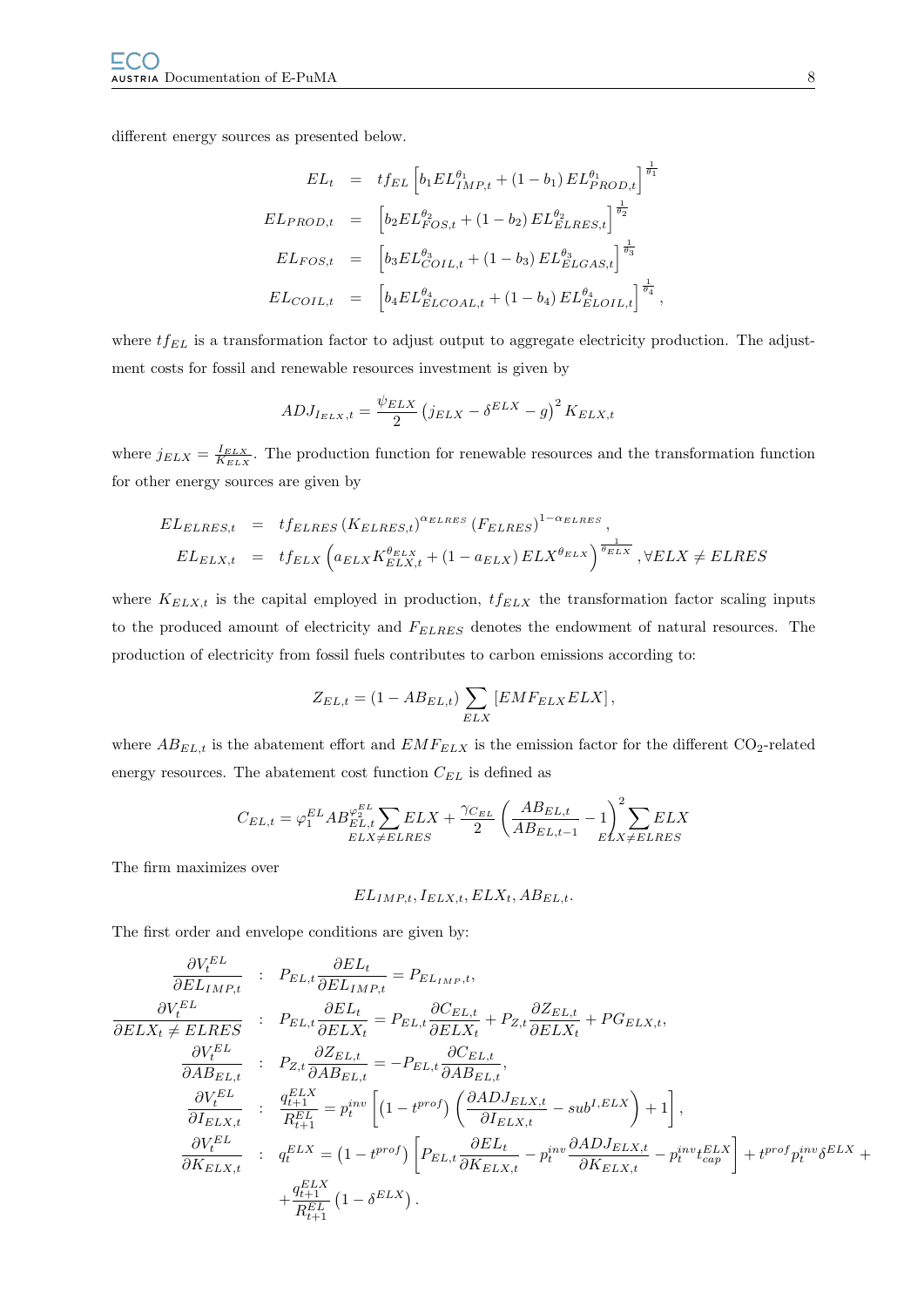The partial derivatives of the energy nest are given by:

$$
\frac{\partial EL_{t}}{\partial EL_{IMP,t}} = tf_{EL}^{\theta_{1}}b_{EL}E_{IMP,t}^{t_{1}-t_{1}},
$$
\n
$$
\frac{\partial EL_{t}}{\partial KE_{LEES,t}} = tf_{EL}^{\theta_{1}}(1-b_{1})(1-b_{2})EL_{t}^{1-\theta_{1}}EL_{PROD,t}^{\theta_{1}-\theta_{2}}\alpha_{ELRES}\frac{EL_{RES,t}}{KE_{LEES,t}},
$$
\n
$$
\frac{\partial EL_{t}}{\partial ELGAS_{t}} = tf_{EL}^{\theta_{1}}(1-b_{1})b_{2}(1-b_{3})(1-a_{ELGAS})tf_{ELGAS}^{\theta_{ELGAS}}ELGAS_{t}^{\theta_{ELGAS}-1}.
$$
\n
$$
\frac{\partial EL_{t}}{\partial ELGAS_{t}} = tf_{EL}^{\theta_{1}}(1-b_{1})b_{2}(1-b_{3})(1-a_{ELGAS})tf_{ELGAS}^{\theta_{ELGAS}}ELGAS_{t}^{\theta_{ELGAS}-1}.
$$
\n
$$
\frac{\partial EL_{t}}{\partial ELGAL_{t}} = tf_{EL}^{\theta_{1}}(1-b_{1})b_{2}b_{3}b_{4}(1-a_{ELGOL})tf_{ELGAS,t}^{\theta_{ELGAS,t}},
$$
\n
$$
\frac{\partial EL_{t}}{\partial ELGOL_{t}} = tf_{EL}^{\theta_{1}}(1-b_{1})b_{2}b_{3}(1-b_{4})(1-a_{ELGOL})tf_{ELGOL}^{\theta_{ELGOL}}ELCOL_{t}^{\theta_{ELGOL}-1}EL_{t}^{1-\theta_{1}}EL_{PROD,t}^{\theta_{1}-\theta_{2}}\frac{EL_{POS,t}^{\theta_{2}-\theta_{3}}}{EL_{COL}^{\theta_{1}}EL_{LCOAL_{t}}},
$$
\n
$$
\frac{\partial EL_{t}}{\partial EL_{COL,t}} = tf_{EL}^{\theta_{1}}(1-b_{1})b_{2}(1-b_{3})a_{ELGAS}tf_{ELGAS}^{\theta_{ELGAS,t}}E_{LEGSAS,t}^{E_{LEGSAS,t}}EL_{t}^{1-\theta_{1}}EL_{PROD,t}^{\theta_{1}-\theta_{2}}EL_{POS,t}^{\theta_{2}-\theta_{3}}.
$$
\n
$$
\frac{\partial EL_{t}}{\partial KE_{ECOA,t}} = tf_{EL}^{\theta_{1}}(1-b_{1})b_{2}(1-b_{3})a_{ELGAS}tf_{ELGAS}^{\theta_{ELGAS,t
$$

The partial derivatives of cost functions are given by:

$$
\frac{\partial C_{EL,t}}{\partial ELX \neq ELRES} = \left[ \varphi_1^{EL} AB_{EL,t}^{\varphi_2^{EL}} + \frac{\gamma_{C_{EL}}}{2} \left( \frac{AB_{EL,t}}{AB_{EL,t-1}} - 1 \right)^2 \right],
$$
\n
$$
\frac{\partial C_{EL,t}}{\partial AB_{EL,t}} = \sum_{ELX \neq ELRES} ELX \left( \varphi_1^{EL} \varphi_2^{EL} AB_{EL,t}^{\varphi_2^{EL}-1} + \gamma_{C_{EL}} \left( \frac{AB_{EL,t}}{AB_{EL,t-1}} - 1 \right) \frac{1}{AB_{EL,t-1}} \right),
$$
\n
$$
\frac{\partial Z_{EL,t}}{\partial AB_{EL,t}} = -\sum_{ELX} EMF_{ELX} ELX_t,
$$
\n
$$
\frac{\partial Z_{EL,t}}{\partial ELX_t} = (1 - AB_{EL,t}) EMF_{ELX},
$$
\n
$$
\frac{\partial ADJ_{I_{ELX,t}}}{\partial I_{ELX,t}} = \psi_{ELX} \left( \frac{I_{ELX,t}}{K_{ELX,t}} - \delta^{ELX} - g \right),
$$
\n
$$
\frac{\partial ADJ_{I_{ELX,t}}}{\partial K_{ELX,t}} = -\frac{\psi_{ELX}}{2} \left( \frac{I_{ELX,t}}{K_{ELX,t}} - \delta^{ELX} - g \right) \left( \frac{I_{ELX,t}}{K_{ELX,t}} + \delta^{ELX} + g \right).
$$

The value of the energy firm is given by:

$$
V_t^{EL} = \sum_{E L X} \underbrace{q_t^{ELX} K_{ELX,t}}_{V_{K,t}^{ELX}} + V_{E,t}^{EL} = V_{K,t}^{EL} + V_{E,t}^{EL},
$$

where  $V_{E,t}^{EL}$  reflects rents.

$$
V_{E,t}^{EL} = \text{rent}_t + \frac{GV_{E,t+1}^{EL}}{R_{t+1}^{EL}},
$$
  

$$
V_{K,t}^{EL} = \chi_{EL,t} - \text{rent}_t + \frac{GV_{K,t+1}^{EL}}{R_{t+1}^{EL}},
$$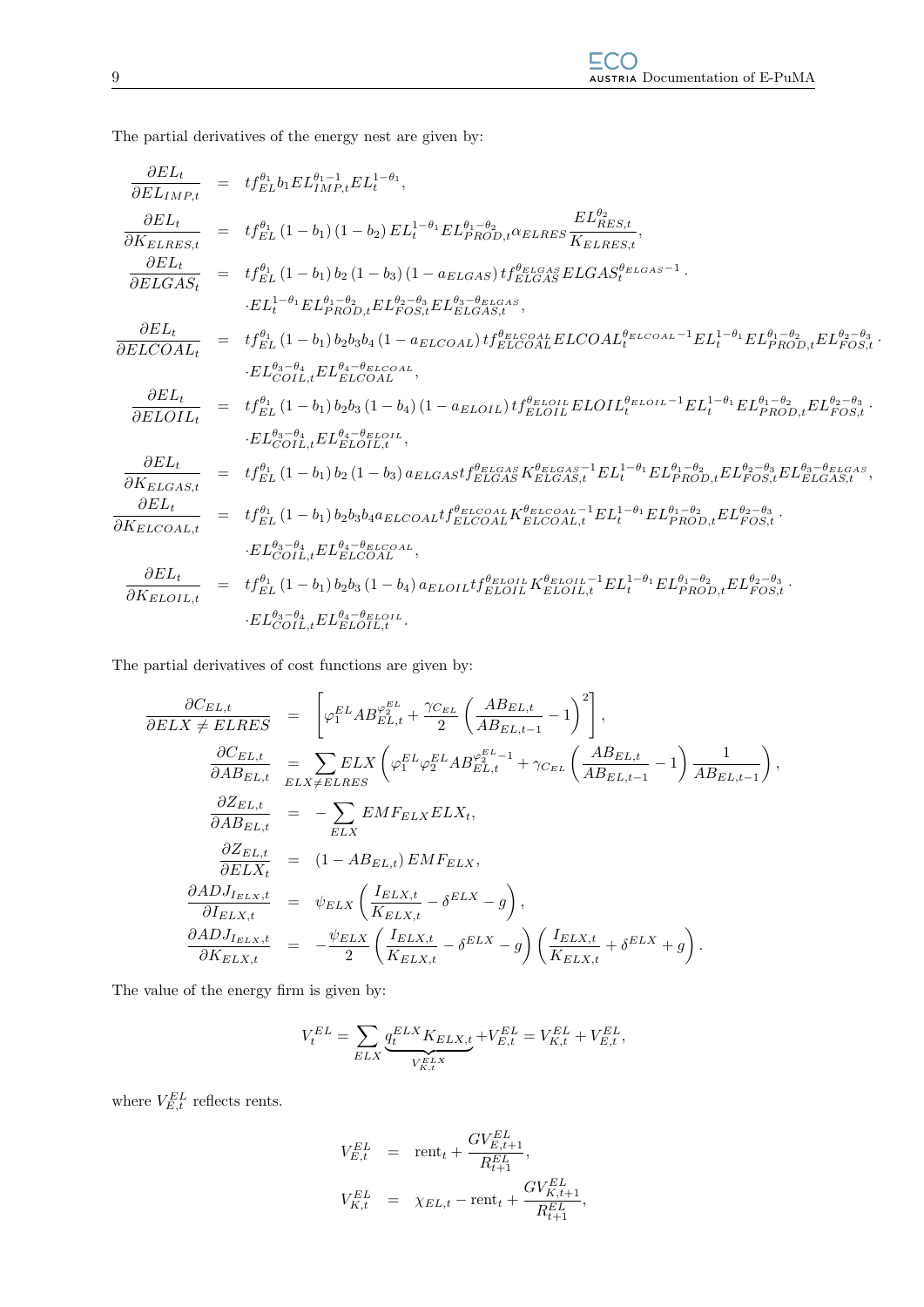where  $\text{rent}_t$  is defined as:

$$
rent_t = (1 - t^{prof}) \left[ \begin{array}{c} P_{EL} \left( EL_t^{net} - \sum_{ELX} \frac{\partial EL_t}{\partial K_{ELX,t}} K_{ELX,t} \right) - P_{Z,t} Z_{EL,t} - \\ - \sum_{ELX} PG_{ELX,t} ELX_t - P_{EL_{IMP,t}} EL_{IMP,t} \end{array} \right].
$$

Optimal investment  $I_{ELX}$  is given by the positive root of the quadratic equation  $I^2 + aI - b = 0$ , where

$$
a = \left[ (1 - \delta^{ELX}) - (\delta^{ELX} + g) + \frac{1}{\psi_{ELX} (1 - t^{prof})} - \frac{sub_t^{I,ELX}}{\psi_{ELX}} \right] K_{ELX,t},
$$
  
\n
$$
b = - \left[ \frac{(1 - \delta^{ELX}) (1 - sub_t^{I,ELX} (1 - t^{prof})) - \frac{GV_{ELX}^{ELX}}{\psi_{K,t+1}}}{-\psi_{ELX} (1 - \delta^{ELX}) (\delta^{ELX} + g) (1 - t^{prof}) - \frac{GV_{ELX}^{ELX}}{\psi_{K,t+1}} \right] \frac{K_{ELX,t}^2}{(1 - t^{prof}) \psi_{ELX}},
$$
  
\n
$$
LX_{,t} = \frac{1}{2} (-a + \sqrt{a^2 + 4b}).
$$

At the moment abatement decision and costs are switched off. So the electricity firm can reduce emissions by substitution of fuel.

### 3.3 Energy sector

 $I_E$ 

The energy sector provides energy to final goods firms by transforming different energy sources and a corresponding capital stock into energy. It is very similar to the electricity sector but uses electricity from the electricity sector and does not import electricity. Energy sources are coal, oil, gas, renewable sources and electricity. It is assumed that the sector faces perfect competition. The representative firm in the electricity sector maximizes the following value function.

$$
V_t^E\left(K_{ECOAL,t}, K_{EOL,t}, K_{EGAS,t}, K_{ERES,t}\right) =
$$
\n
$$
\max\left\{\chi_{E,t} + \frac{GV_{t+1}^E\left(K_{ECOAL,t+1}, K_{EOL,t+1}, K_{EGAS,t+1}, K_{ERES,t+1}\right)}{R_{t+1}^E}\right\},
$$
\ns.t.  $GK_{EX,t+1} = (1 - \delta^{EX})K_{EX,t} + I_{EX,t},$ 

where,  $EX \in \{ERES, ECOAL, EOIL, EGAS\}$  and  $\delta^{EX}$  are depreciation rates. The representative firm produces energy from transformation of energy sources (in combination with the capital stock) and renewable sources by deciding about the level of investment in the capital stock for the transformation or production and the level of energy sources. Fossil sources are imported and not produced within the country. The structure of production nests for energy firms is provided in Figure 4.

Dividends  $\chi_{E,t}$  are given by

$$
\chi_{E,t} =
$$
\n
$$
(1 - t^{prof}) \left\{ P_{E,t} E_t^{net} - \sum_{EX} p_t^{inv} ADJ_{I_{EX,t}} - P_{Z,t} Z_{E,t} - \sum_{EX} t_{cap}^{EX} p_t^{inv} K_{EX,t} + \sum_{Y} t_{Y,t}^{proj} \delta^{EX} p_t^{inv} K_{EX,t} - \sum_{EX} P G_{EX,t} EX - P_{EL,t} E L_t^{E} + \sum_{EX} t^{prof} \delta^{EX} p_t^{inv} K_{EX,t} - \sum_{EX} p_t^{inv} I_{EX,t},
$$
\n
$$
E_t^{net} = E_t - C_{E,t}.
$$

 $C_E$  represents abatement costs for the energy sector to avoid  $CO_2$  emissions,  $Z_{E,t}$  are emissions related costs (like the emissions trading system),  $ADJ_{I_{EX}}$  reflect adjustment costs for capital stock changes, and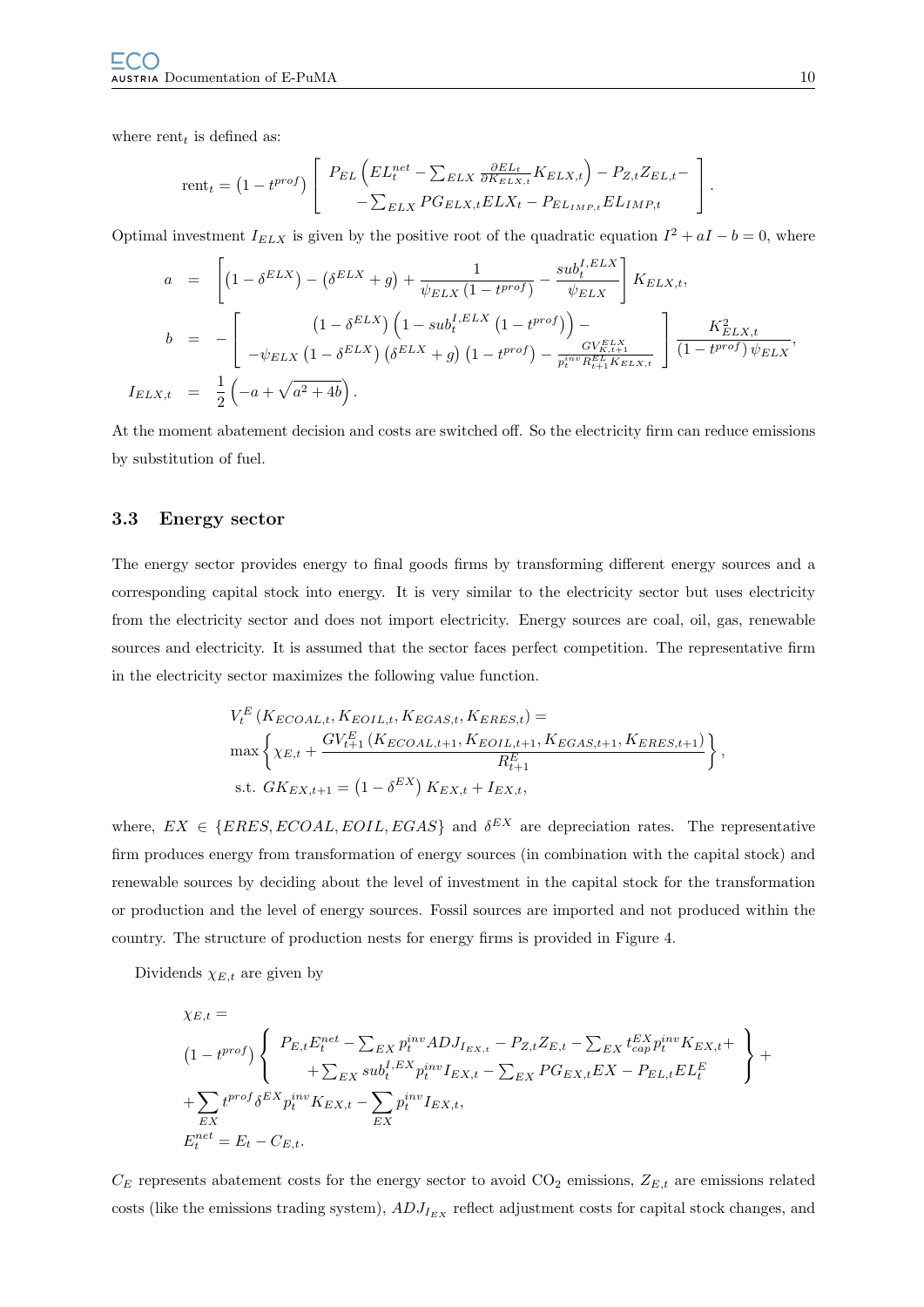

Figure 4: Nest-structure of energy firms

 $EL<sup>E</sup>$  the demand of energy firms for electricity. The gross price for fossils  $PG$  includes ad valorem and excise taxes  $PG_{EX,t} = (1 + t^{E,EX}) P_{EX,t} + t^{EX,EX}$ . The same holds for the electricity price. Energy E is a nest of different energy sources as presented below.

$$
E_t = \left[ c_1 E_{FOS,t}^{\theta_{E1}} + c_2 E_{ERES,t}^{\theta_{E1}} + (1 - c_1 - c_2) E L_t^{E\theta_{E1}} \right]^{\frac{1}{\theta_{E1}}} \nE_{FOS,t} = \left[ c_3 E_{COIL,t}^{\theta_{E3}} + (1 - c_3) E_{EGAS,t}^{\theta_{E3}} \right]^{\frac{1}{\theta_{E3}}} \nE_{COIL,t} = \left[ c_4 E_{ECOAL,t}^{\theta_{E4}} + (1 - c_4) E_{EOLL,t}^{\theta_{E4}} \right]^{\frac{1}{\theta_{E4}}}.
$$

The adjustment costs for fossils and renewables investment is given by

$$
ADJ_{I_{EX},t} = \frac{\psi_{EX}}{2} \left( j_{EX} - \delta^{EX} - g \right)^2 K_{EX,t}
$$

where  $j_{EX} = \frac{I_{EX}}{K_{EX}}$ . The production function for renewable resources and the transformation function for other energy sources are given by

$$
E_{ERES,t} = t f_{ERES,t} (K_{ERES,t})^{\alpha_{ERES}} (F_{ERES})^{1-\alpha_{ERES}},
$$
  
\n
$$
E_{EX,t} = t f_{EX} \left( a_{EX} K_{EX,t}^{\theta_{EX}} + (1 - a_{EX}) E X^{\theta_{EX}} \right)^{\frac{1}{\theta_{EX}}}, \forall EX \neq RES
$$

where  $K_{EX,t}$  is the capital employed in production,  $tf_{ERES}$  a transformation factor, and  $F_{ERES}$  denotes the endowment of natural resources. The production of electricity from fossil fuels contributes to carbon emissions according to:

$$
Z_{E,t} = (1 - AB_{E,t}) \sum_{EX} [EMF_{EX} EX],
$$

where  $AB_{E,t}$  is the abatement effort and  $EMF_{EX}$  is the emission factor for the different CO<sub>2</sub>-related energy resources. The abatement cost function  $C_E$  is defined as

$$
C_{E,t} = \varphi_1^E AB_{E,t}^{\varphi_2^E} \sum_{EX \neq RES} EX + \frac{\gamma_{C_E}}{2} \left( \frac{AB_{E,t}}{AB_{E,t-1}} - 1 \right)_{EX \neq RES}^2 EX
$$

The firm maximizes over

$$
EL^E_t, I_{EX,t}, EX_t, AB_{E,t}. \label{eq:EL} \vspace{-0.05in}
$$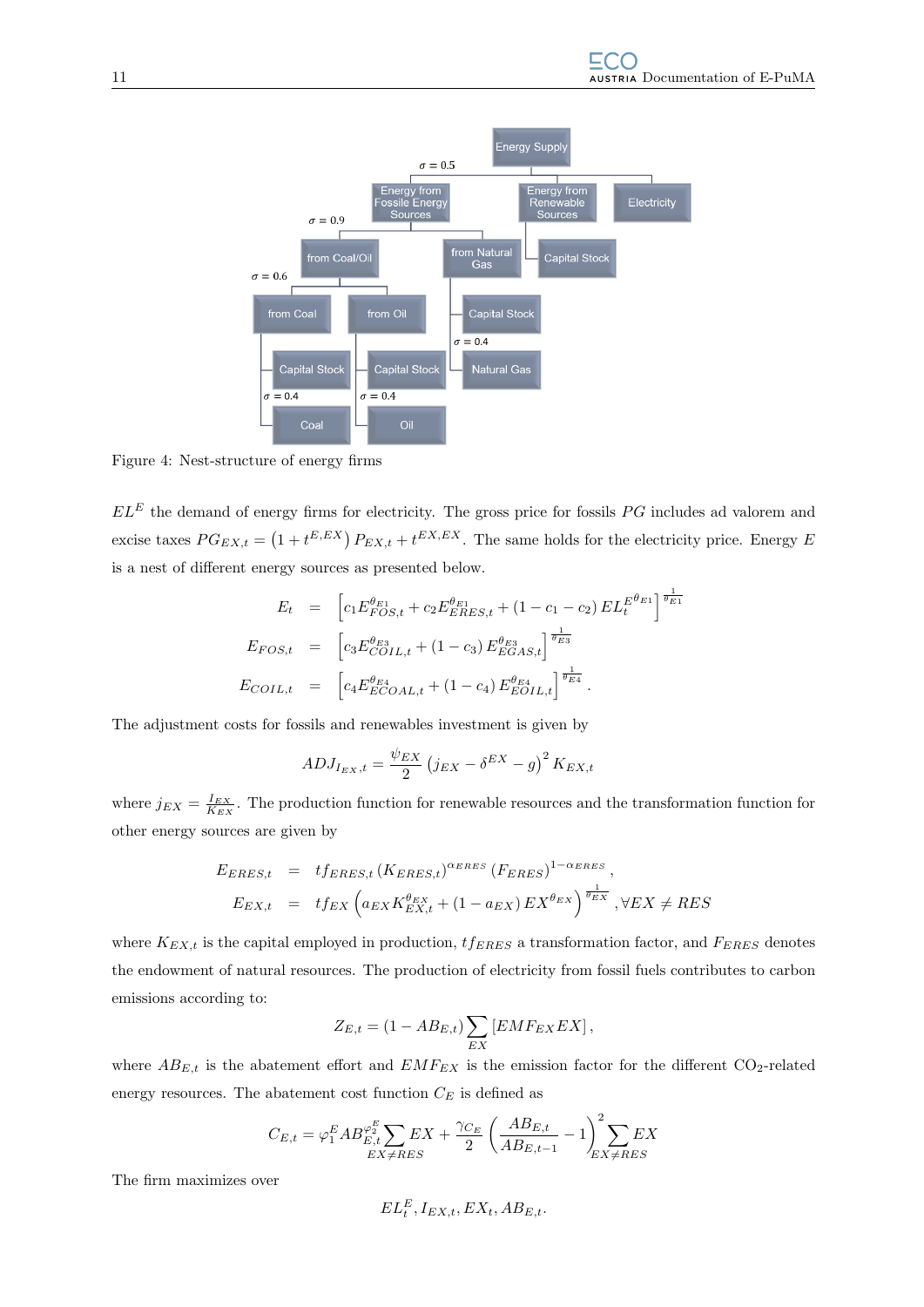The first order and envelope conditions are given by:

$$
\frac{\partial V_{t}^{E}}{\partial EL_{t}^{E}} : P_{E,t} \frac{\partial E_{t}}{\partial EL_{t}^{E}} = P_{EL,t}
$$
\n
$$
\frac{\partial V_{t}^{E}}{\partial EX_{t} \neq ERES} : P_{E,t} \frac{\partial E_{t}}{\partial EX_{t}} = P_{E,t} \frac{\partial C_{E,t}}{\partial EX_{t}} + P_{Z,t} \frac{\partial Z_{E,t}}{\partial EX_{t}} + P_{G_{EX,t}},
$$
\n
$$
\frac{\partial V_{t}^{E}}{\partial AB_{E,t}} : P_{Z,t} \frac{\partial Z_{E,t}}{\partial AB_{E,t}} = -P_{E,t} \frac{\partial C_{E,t}}{\partial AB_{E,t}},
$$
\n
$$
\frac{\partial V_{t}^{E}}{\partial I_{EX,t}} : \frac{q_{t+1}^{EX}}{R_{t+1}^{E}} = p_{t}^{inv} \left[ (1 - t^{prof}) \left( \frac{\partial ADJ_{EX,t}}{\partial I_{EX,t}} - sub^{I,EX} \right) + 1 \right],
$$
\n
$$
\frac{\partial V_{t}^{E}}{\partial K_{EX,t}} : q_{t}^{EX} = (1 - t^{prof}) \left[ P_{E,t} \frac{\partial E_{t}}{\partial K_{EX,t}} - p_{t}^{inv} \frac{\partial ADJ_{EX,t}}{\partial K_{EX,t}} - p_{t}^{inv} t_{cap}^{EX} \right] + t^{prof} p_{t}^{inv} \delta^{EX} + \frac{q_{t+1}^{EX}}{R_{t+1}^{E}} (1 - \delta^{EX}).
$$

The partial derivatives of the energy nest are given by:

$$
\frac{\partial E_t}{\partial E L_t^E} = (1 - c_1 - c_2) EL_t^{E\theta_{E1} - 1} E_t^{1 - \theta_{E1}},
$$
\n
$$
\frac{\partial E_t}{\partial K_{ERES,t}} = c_2 E_t^{1 - \theta_{E1}} \alpha_{ERES} \frac{E_{RES,t}^{\theta_{E1}}}{K_{ERES,t}},
$$
\n
$$
\frac{\partial E_t}{\partial EGAS_t} = c_1 (1 - c_3) (1 - a_{EGAS}) t f_{EGAS}^{\theta_{EGAS}} EGAS_t^{\theta_{EGAS} - 1} E_t^{1 - \theta_{E1}} E_{FOS,t}^{\theta_{E1} - \theta_{ES}} E_{EGAS,t}^{\theta_{ES} - \theta_{EGAS,t}},
$$
\n
$$
\frac{\partial E_t}{\partial ECOAL_t} = c_1 c_3 c_4 (1 - a_{ECOAL}) t f_{ECOAL}^{\theta_{ECOAL}} ECOAL_t^{\theta_{ECOAL} - 1} E_t^{1 - \theta_{E1}} E_{FOS,t}^{\theta_{ES} - \theta_{ES}}.
$$
\n
$$
\frac{\partial E_t}{\partial EOLL_t} = c_1 c_3 (1 - c_4) (1 - a_{EOIL}) t f_{EC1}^{\theta_{EOIL}} EOLL_t^{\theta_{EOIL} - 1} E_t^{1 - \theta_{E1}} E_{FOS,t}^{\theta_{E1} - \theta_{ES}}.
$$
\n
$$
\frac{\partial E_t}{\partial K_{ECAS,t}} = c_1 (1 - c_3) a_{ECAS} t f_{EGAS}^{\theta_{EGAS}} K_{EGAS,t}^{\theta_{EGAS} - 1} E_t^{1 - \theta_{E1}} E_{FOS,t}^{\theta_{E1} - \theta_{ES}} E_{EGAS,t}^{\theta_{ES} - \theta_{EGAS,t}},
$$
\n
$$
\frac{\partial E_t}{\partial K_{ECOAL,t}} = c_1 (1 - c_3) a_{ECAS} t f_{ECOAL}^{\theta_{ECOAL}} K_{ECOAL,t}^{\theta_{ECOAL} - 1} E_L^{1 - \theta_{E1}} E_{FOS,t}^{\theta_{E1} - \theta_{ES}} E_{GAS,t}^{\theta_{ES} - \theta_{EGAS,t}} E_{CCOIL,t}^{\theta_{E2} - \theta_{EGAS,t}}.
$$
\n
$$
\frac{\partial E_t}{\partial K_{ECOAL,t}} = c_1 c_3 (1 - c_4) a_{EOLt} t f_{EC
$$

The partial derivatives of cost functions are given by:

$$
\frac{\partial C_{E,t}}{\partial EX \neq ERES} = \left[ \varphi_1^E AB_{E,t}^{\varphi_2^E} + \frac{\gamma_{C_E}}{2} \left( \frac{AB_{E,t}}{AB_{E,t-1}} - 1 \right)^2 \right],
$$
\n
$$
\frac{\partial C_{E,t}}{\partial AB_{E,t}} = \sum_{EX \neq ERES} EX \left( \varphi_1^E \varphi_2^E AB_{E,t}^{\varphi_2^E - 1} + \gamma_{C_E} \left( \frac{AB_{E,t}}{AB_{E,t-1}} - 1 \right) \frac{1}{AB_{E,t-1}} \right),
$$
\n
$$
\frac{\partial Z_{E,t}}{\partial AB_{E,t}} = -\sum_{EX} EMF_{EX} EX_{t},
$$
\n
$$
\frac{\partial Z_{E,t}}{\partial E X_t} = (1 - AB_{E,t}) EMF_{EX},
$$
\n
$$
\frac{\partial ADJ_{I_{EX,t}}}{\partial I_{EX,t}} = \psi_{EX} \left( \frac{I_{EX,t}}{K_{EX,t}} - \delta^{EX} - g \right),
$$
\n
$$
\frac{\partial ADJ_{I_{EX,t}}}{\partial K_{EX,t}} = -\frac{\psi_{EX}}{2} \left( \frac{I_{EX,t}}{K_{EX,t}} - \delta^{EX} - g \right) \left( \frac{I_{EX,t}}{K_{EX,t}} + \delta^{EX} + g \right).
$$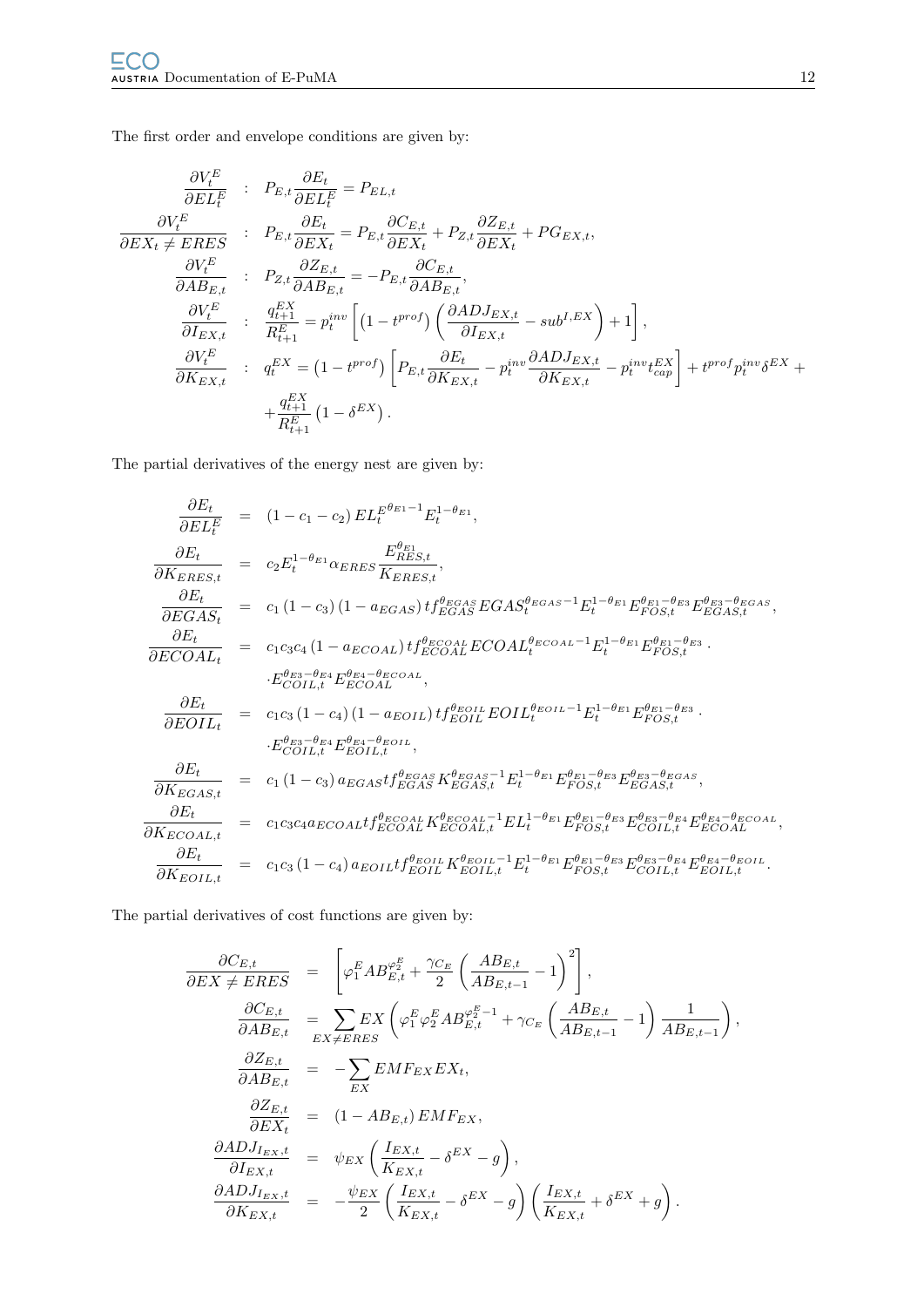The value of the energy firm is given by:

$$
V_t^E = \sum_{EX} \underbrace{q_t^{EX} K_{EX,t}}_{V_{K,t}^{EX}} + V_{E,t}^E = V_{K,t}^E + V_{E,t}^E,
$$

where  $V_{E,t}^{E}$  reflects rents.

$$
V_{E,t}^{E} = \text{rent}_{t} + \frac{GV_{E,t+1}^{E}}{R_{t+1}^{E}},
$$
  

$$
V_{K,t}^{E} = \chi_{E,t} - \text{rent}_{t} + \frac{GV_{K,t+1}^{E}}{R_{t+1}^{E}},
$$

where rent<sub>t</sub> is defined as:

$$
rent_t = (1 - t^{prof}) \left[ \begin{array}{c} P_E \left( E_t^{net} - \sum_{EX} \frac{\partial E_t}{\partial K_{EX,t}} K_{EX,t} \right) - P_{Z,t} Z_{E,t} - \\ - \sum_{EX} P G_{EX,t} E X_t - P_{EL,t} E L_t^E \end{array} \right]
$$

Optimal investment  $I_{EX}$  is given by the positive root of the quadratic equation  $I^2 + aI - b = 0$ , where

$$
a = \left[ (1 - \delta^{EX}) - (\delta^{EX} + g) + \frac{1}{\psi_{EX} (1 - t^{prof})} - \frac{sub_t^{I,EX}}{\psi_{EX}} \right] K_{EX,t},
$$
  
\n
$$
b = - \left[ \frac{(1 - \delta^{EX}) (1 - sub_t^{I,EX} (1 - t^{prof})) - \frac{GV_{EX}^{EX}}{\psi_{EX}^{I,II}}}{-\psi_{EX} (1 - \delta^{EX}) (\delta^{EX} + g) (1 - t^{prof}) - \frac{GV_{EX}^{EX}}{\psi_{X}^{I,II} K_{EX,t}} \right] \frac{K_{EX,t}^2}{(1 - t^{prof}) \psi_{EX}},
$$
  
\n
$$
I_{EX,t} = \frac{1}{2} (-a + \sqrt{a^2 + 4b}).
$$

At the moment abatement decision and costs are switched off. So the energy firm can reduce emissions by substitution of fuel.

#### 3.4 Firms providing private transport and indoor climate equipment

Equipment for traffic and indoor climate in the private sector (cars, oven) is provided by firms. Households rent the capital stock from leasing companies at a price  $p_t^{Y,X, capital}$ . The leasing companies are modeled in a similar way as the investment goods firms. They maximize the net present value of dividend payments to the owners by choosing the optimal amount of investment goods bought at a price  $pi_{Y,X,t}$ . We assume perfect competition such that the firms earn the market rate of return in a steady state. In the following one can find the maximization problem of the leasing companies.

The maximization problem of the leasing companies in the traffic sector (tr) and indoor climate sector (heat) is:

$$
V_{Y,t} = \max_{I_{Y,X,t}} \left\{ \chi_{Y,t} + \frac{GV_{Y,t+1}}{R_{t+1}} \right\}
$$
  
s.t.  $GK_{Y,X,t+1} = (1 - \delta^{Y,X})K_{Y,X,t} + I_{Y,X,t}$   
 $Y \in \{\text{tr, heat}\}$   
 $X \in \{\text{petrol, diesel, electricity}\} \text{ if } Y = \text{tr}$   
 $X \in \{\text{natural gas, gasoil, timber, electricity}\} \text{ if } Y = \text{heat}$   
 $\chi_{Y,t} = \sum_{X} p_t^{Y,X, capital} K_{Y,X,t} - \sum_{X} (1 - subi_{Y,X,t}) p_{iY,X,t} I_{Y,X,t} - \sum_{X} p_{iY,X,t} J_{Y,X,t} - \sum_{X} t_{Y,X,t}^{cap} K_{Y,X,t},$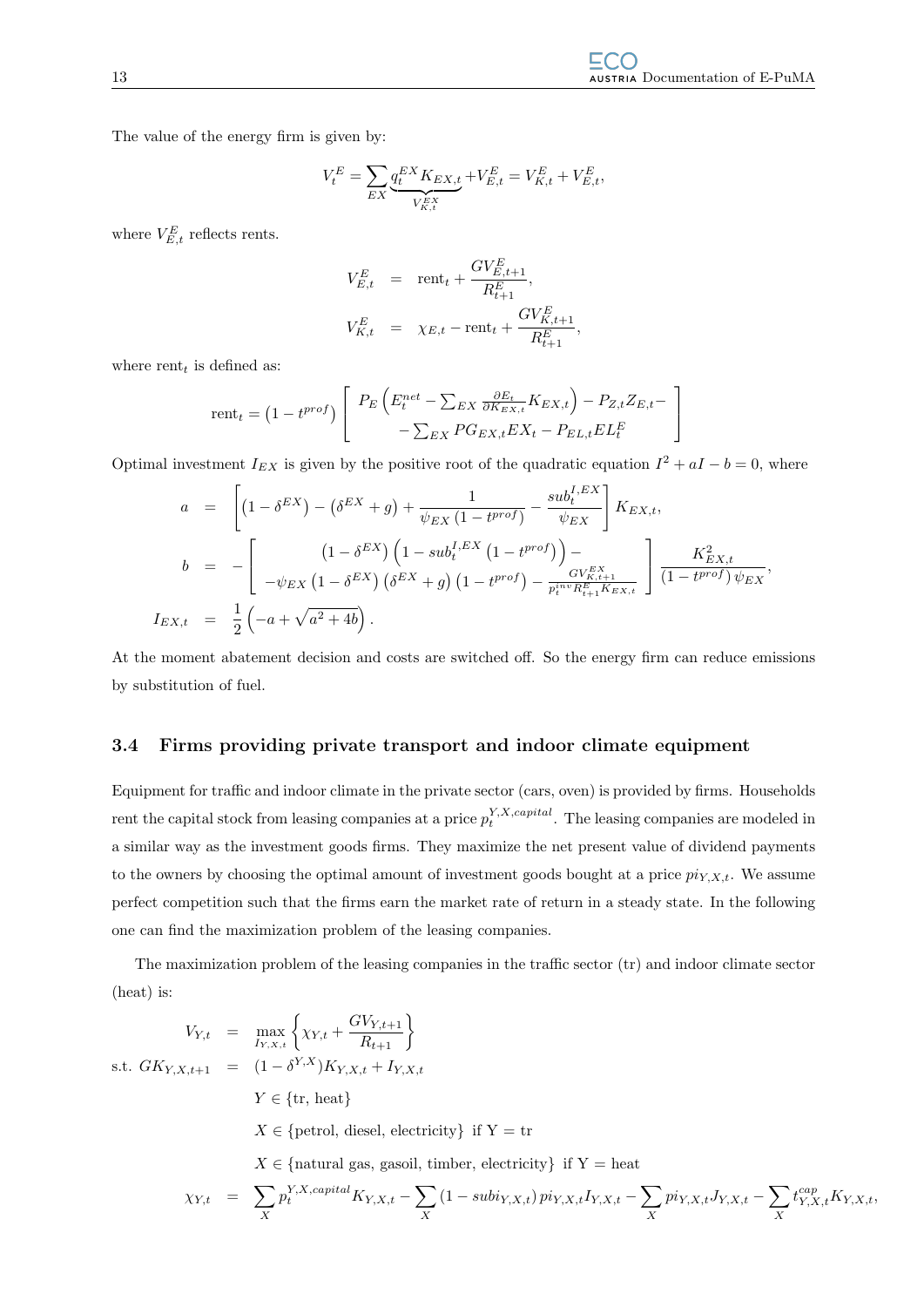where  $J_{Y,X,t}$  represent adjustment costs of investment and  $subiy,x,t$  investment subsidies. The functional form of the adjustment costs is the same as for investment goods firms. The optimality and envelope conditions are given by:

$$
I_{Y,X,t} : \frac{q_{Y,X,t+1}}{R_{t+1}} = pi_{Y,X,t} \left[ (1 - subi_{Y,X,t}) + J_{Y,X,t}^{I_{Y,X}} \right]
$$
  

$$
K_{Y,X,t} : q_{Y,X,t} = p_t^{Y,X, capital} - pi_{Y,X,t} J_{Y,X,t}^{K_{Y,X}} - t_{Y,X,t}^{cap} + (1 - \delta^{Y,X}) \frac{q_{Y,X,t+1}}{R_{t+1}}
$$

Proposition 2 The value of leasing companies is given by:

$$
V_{Y,t} = \sum_{X} q_{Y,X,t} K_{Y,X,t} = \sum_{X} V_{Y,X,t}
$$

**Proof.** Multiplying the envelope condition by  $K_{Y,X,t}$  gives

$$
q_{Y,X,t}K_{Y,X,t} = p_t^{Y,X, capital}K_{Y,X,t} - p i_{Y,X,t} J_{Y,X,t}^{K_{Y,X}}K_{Y,X,t} - t_{Y,X,t}^{cap}K_{Y,X,t} + \underbrace{\left(1 - \delta^{Y,X}\right)K_{Y,X,t}}_{GK_{Y,X,t+1} - I_{Y,X,t}} \frac{q_{Y,X,t+1}}{R_{t+1}}
$$

Using the first order condition to replace  $\frac{I_{Y,X,t}q_{Y,X,t+1}}{R_{t+1}}$  and the linear homogeneity of adjustment costs  $J_{Y,X,t}$  leads to:

$$
q_{Y,X,t}K_{Y,X,t} = V_{Y,X,t} = \chi_{Y,X,t} + \frac{GV_{Y,X,t+1}}{R_{t+1}}
$$

Summing up over the different energy sources  $X$  proofs the proposition

$$
\sum_{X} V_{Y,X,t} = V_{Y,t} = \underbrace{\sum_{X} \chi_{Y,X,t}}_{XY,t} + \underbrace{\sum_{X} V_{Y,X,t+1}}_{V_{Y,t+1}} \frac{G}{R_{t+1}}
$$

П

Similar to the investment firm, optimal investment is given by:

$$
I_{Y,X} = \frac{1}{2} \left( -a + \sqrt{a^2 + 4b} \right),\,
$$

where

$$
a = \left[ (1 - \delta^{Y,X}) - (\delta^{Y,X} + g) + \frac{1 - subi_{Y,X}}{\psi^{Y,X}} \right] K_{Y,X},
$$
  
\n
$$
b = -\left\{ (1 - \delta^{Y,X}) (1 - subi_{Y,X}) - (1 - \delta^{Y,X}) (\delta^{Y,X} + g) \psi^{Y,X} - \frac{GV_{Y,X,t+1}}{R_{t+1}pi_{Y,X}K_{Y,X}} \right\} \frac{K_{Y,X}^2}{\psi^{Y,X}}
$$

The investment bundle for indoor climate and traffic consists of imported and home produced goods (e.g. new cars and repairs). In addition, demand for investment goods is divided across firms producing varieties. Leasing companies solve the following minimization problem (neglecting time index):

$$
\begin{array}{rcl}\n\begin{array}{rcl}\n\begin{array}{rcl}\n\begin{array}{rcl}\n\begin{array}{rcl}\n\begin{array}{rcl}\n\begin{array}{rcl}\n\begin{array}{rcl}\n\begin{array}{rcl}\n\begin{array}{rcl}\n\begin{array}{rcl}\n\begin{array}{rcl}\n\begin{array}{rcl}\n\begin{array}{rcl}\n\begin{array}{rcl}\n\begin{array}{rcl}\n\begin{array}{rcl}\n\begin{array}{rcl}\n\begin{array}{rcl}\n\begin{array}{rcl}\n\begin{array}{rcl}\n\begin{array}{rcl}\n\begin{array}{rcl}\n\begin{array}{rcl}\n\begin{array}{rcl}\n\begin{array}{rcl}\n\begin{array}{rcl}\n\begin{array}{rcl}\n\begin{array}{rcl}\n\begin{array}{rcl}\n\begin{array}{rcl}\n\begin{array}{rcl}\n\begin{array}{rcl}\n\begin{array}{rcl}\n\begin{array}{rcl}\n\begin{array}{rcl}\n\begin{array}{rcl}\n\begin{array}{rcl}\n\begin{array}{rcl}\n\begin{array}{rcl}\n\begin{array}{rcl}\n\begin{array}{rcl}\n\begin{array}{rcl}\n\begin{array}{rcl}\n\begin{array}{rcl}\n\begin{array}{rcl}\n\begin{array}{rcl}\n\begin{array}{rcl}\n\begin{array}{rcl}\n\begin{array}{rcl}\n\begin{array}{rcl}\n\begin{array}{rcl}\n\begin{array}{rcl}\n\begin{array}{r}\n\begin{array}{r}\n\begin{array}{r}\n\begin{array}{r}\n\mathbf{1} \\
\n\end{array}\n\end{array}\n\end{array}\n\end{array}\n\end{array}\n\end{array}\n\end{array}\n\end{array}\n\end{array}\n\end{array}\n\end{array}\n\end{array}\n\end{array}\n\end{array}\n\end{array}\n\end{array}\n\begin{array}{c}\n\begin{array}{rcl}\n\begin{array}{r}\n\begin{array}{r}\n\begin{array}{r}\n\mathbf{1} \\
\n\mathbf{1} \\
\n\end{array}\n\end{array}\n\end{array}\n\end{array}\n\end{array}\n\end{array}\n\end{array}\n\begin{array}{c}\n\begin{array}{r}\n\begin{array}{r}\n\mathbf{1} \\
\n\begin{array}{rcl}\n\begin{
$$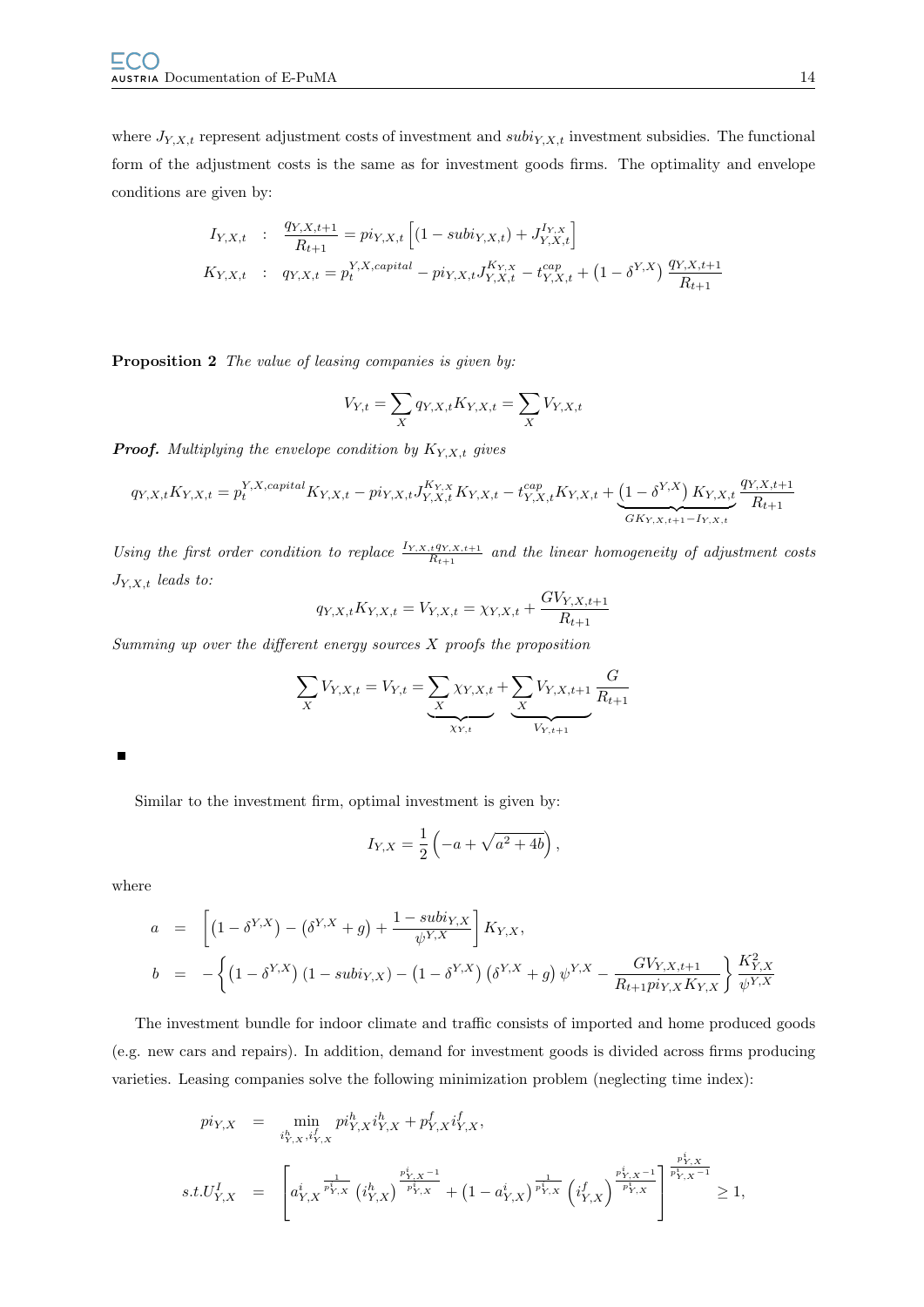where  $i_{Y,X}^h$  is the investment demand for home produced goods and  $i_{Y,X}^f$  for imported goods per utility unit. Optimization leads to:

$$
I_{Y,X}^h = a_{Y,X}^i \left( \frac{pi_{Y,X}}{pi_{Y,X}^h} \right)^{p_{Y,X}^i} I_{Y,X}
$$
  
\n
$$
I_{Y,X}^f = (1 - a_{Y,X}^i) \left( \frac{pi_{Y,X}}{pi_{Y,X}^f} \right)^{p_{Y,X}^i} I_{Y,X}
$$
  
\n
$$
pi_{Y,X} = \left[ a_{Y,X}^i \left( pi_{Y,X}^h \right)^{1 - p_{Y,X}^i} + (1 - a_{Y,X}^i) \left( pi_{Y,X}^f \right)^{1 - p_{Y,X}^i} \right]^{\frac{1}{1 - p_{Y,X}^i}}
$$
  
\n
$$
I_{Y,X,j}^h = \left( \frac{pi_{Y,X}^h}{p_j} \right)^{\sigma} I_{Y,X}^h
$$
  
\n
$$
pi_{Y,X}^h = p (= p_j) N^{F \frac{1}{1 - \sigma}},
$$

where  $I_{Y,X,j}^h$  is the investment demand for a variety in the home country.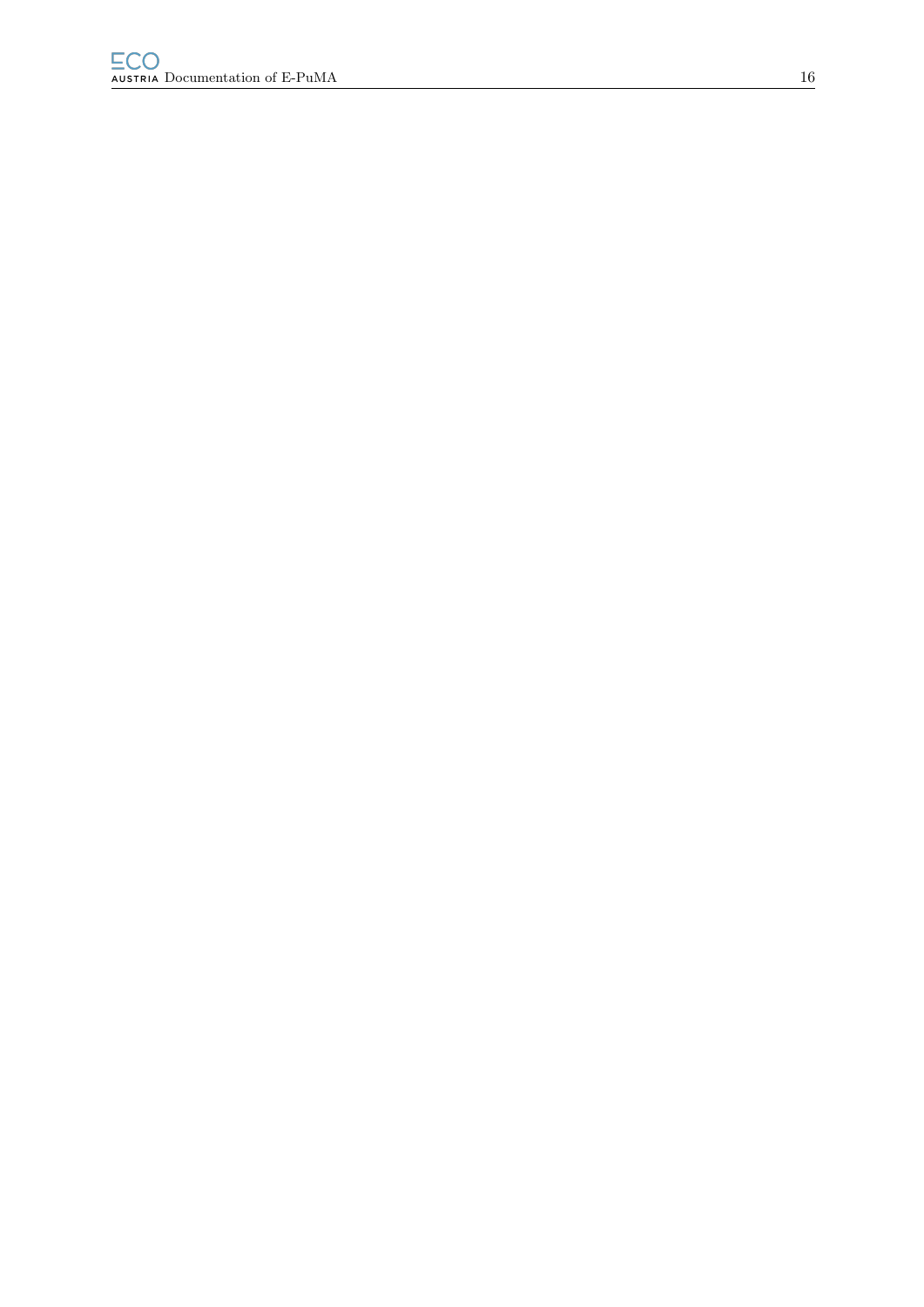### 4 Functional Forms

### 4.1 Functional Forms Concerning Firms

The **production function** used in the model is a nested CES-production function  $Y$ . The different inputs are the nests. Utilized Capital, energy and aggregate effective<sup>2</sup> labour input are the inputs for the production function.

$$
Y = F^{Y}(uK, L_1^D, L_2^D, L_3^D, E) = A \cdot z_1,
$$

where

$$
z_1 = [a_1 (a_e E)^{\pi_1} + (1 - a_1) z_2^{\pi_1}]^{1/\pi_1};
$$
  
\n
$$
z_2 = [a_2 (L_1^D)^{\pi_2} + (1 - a_2) z_3^{\pi_2}]^{1/\pi_2};
$$
  
\n
$$
z_3 = [a_3 (L_2^D)^{\pi_3} + (1 - a_3) z_4^{\pi_3}]^{1/\pi_3};
$$
  
\n
$$
z_4 = [a_4 (L_3^D)^{\pi_4} + (1 - a_4) (uK)^{\pi_4}]^{1/\pi_4},
$$

where  $a_e$  reflects energy efficiency. Given the functional form of the production function the marginal products of the different inputs are given by:

$$
F_E^Y = A \cdot a_1 a_e^{\pi_1} (E)^{\pi_1 - 1} z_1^{1 - \pi_1};
$$
\n
$$
F_{L,1}^Y = A (1 - a_1) a_2 (L_1^D)^{\pi_2 - 1} z_1^{1 - \pi_1} z_2^{\pi_1 - \pi_2};
$$
\n
$$
F_{L,2}^Y = A (1 - a_1) (1 - a_2) a_3 (L_2^D)^{\pi_3 - 1} z_1^{1 - \pi_1} z_2^{\pi_1 - \pi_2} z_3^{\pi_2 - \pi_3};
$$
\n
$$
F_{L,3}^Y = A (1 - a_1) (1 - a_2) (1 - a_3) a_4 (L_3^D)^{\pi_4 - 1} z_1^{1 - \pi_1} z_2^{\pi_1 - \pi_2} z_3^{\pi_2 - \pi_3} z_4^{\pi_3 - \pi_4};
$$
\n
$$
F_K^Y = A (1 - a_1) (1 - a_2) (1 - a_3) (1 - a_4) u^{\pi_4} K^{\pi_4 - 1} z_1^{1 - \pi_1} z_2^{\pi_1 - \pi_2} z_3^{\pi_2 - \pi_3} z_4^{\pi_3 - \pi_4};
$$
\n
$$
F_u^Y = A (1 - a_1) (1 - a_2) (1 - a_3) (1 - a_4) u^{\pi_4 - 1} K^{\pi_4} z_1^{1 - \pi_1} z_2^{\pi_1 - \pi_2} z_3^{\pi_2 - \pi_3} z_4^{\pi_3 - \pi_4}.
$$
\n(15)

 ${}^{2}\mathrm{Taking}$  into account productivity units of the different age groups.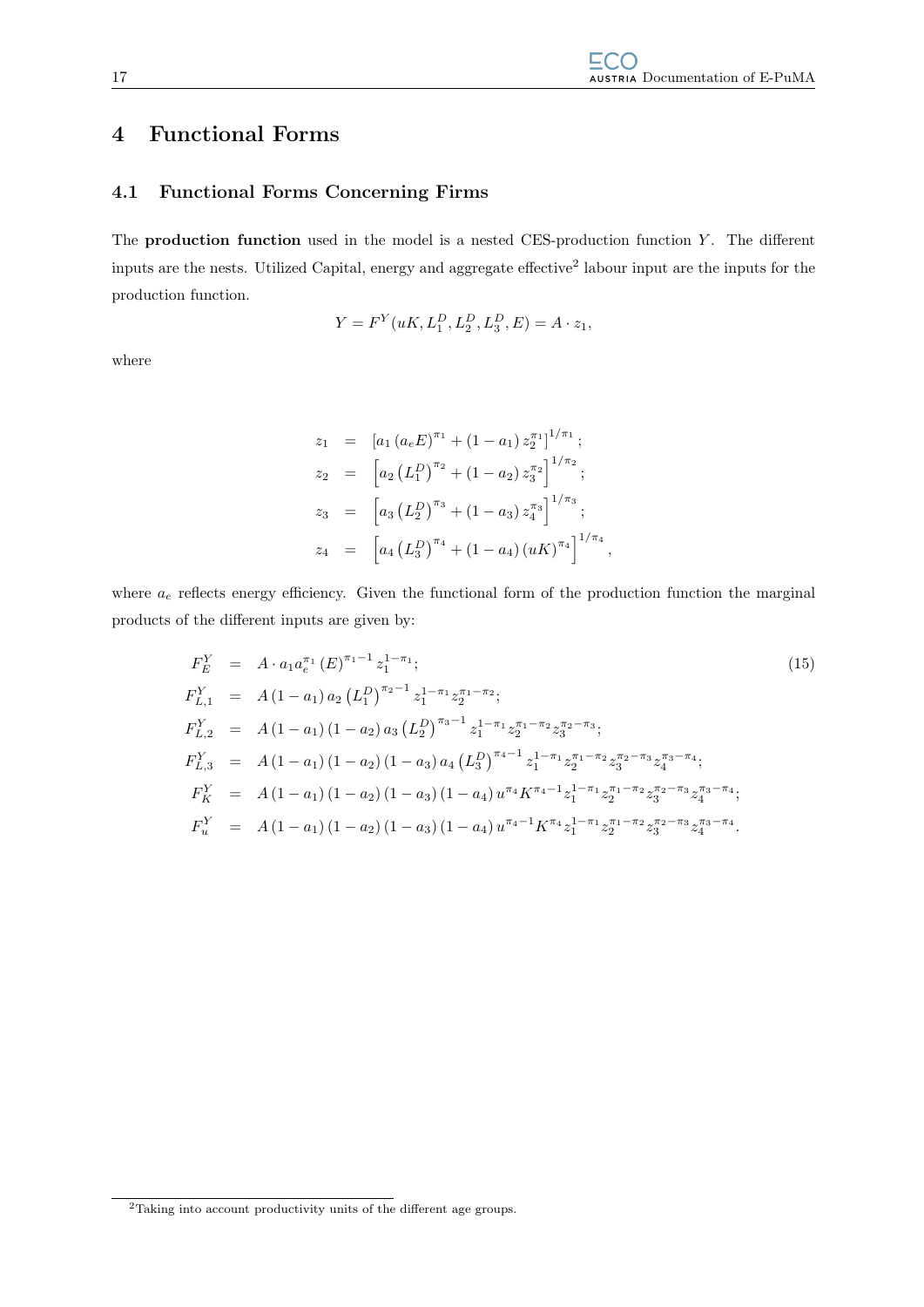### 5 Calibration

### 5.1 Abatement Costs

In our baseline modeling, we assume that GHG emissions linked to the combustion of fuel (i.e. in the electricity and energy sector and for private households) can be abated by substituting away from fossil fuels towards cleaner energy, i.e. we assume that there is no explicit abatement technology in these sectors. For final goods firms, we follow the often cited results in Nordhaus (2008), which is also referred to by Cline (2011), for the parametrisation of abatement costs. The scale parameter of the abatement cost function  $(\varphi_1^{FG})$  is set to 0.025, while the parameter governing the convexity of the functions  $(\varphi_2^{FG})$ is set to 2.8. The parameter  $\gamma_{C_{FG}}$ , which determines the adjustment costs of abatement, is set in such way that half of the long-run increase of abatement takes place within five years (which is slightly faster than for capital stock adjustment).

### 5.2 Elasticities of Substitution for Energy and Electricity Firms

We consider well known dynamic general equilibrium models like the E-QUEST-model as in Varga et al. (2021), GEM-E3 (Capros et al., 2013), GTAP-E (Burniaux and Truong, 2002) and the WorldScan-model (Lejour et al., 2006) for the calibration of the elasticities of substitution in the CES-functions. The GTAP-E model incorporates Other (intermediate) Inputs, which are divided into domestic and foreign products and a Value-added-Energy bundle which includes skilled and un-skilled Labour, Land, Natural Resources and a capital-energy composite. The capital-energy composite is divided into non-electric and electric energy, which are then divided further into the particular sources of energy (coal, gas, oil and petroleum products) as well as into domestic and foreign energy (Burniaux and Truong, 2002). In the E-QUEST model, production is nested in five consecutive nests and includes the input factors intermediates, labour (low-, medium-, high-skilled), general capital as well as a 'clean' and a 'dirty' capital-energy composite (Varga et al., 2021). Capros et al. (2013) nest the GEM-E3 production side of the model by sectors and more explicitly differentiate various energy supply sectors but make use of a similar range of inputs as the two models described before. In the WorldScan-model (Lejour et al., 2006) the first nest consists of fixed factor inputs versus other inputs. The latter includes value-added/energy and intermediates, while value added contains R&D as well as capital, low-skilled and high-skilled labour. Further models with nested CES production functions are Bartocci and Pisani (2013), the REMIND-model by Hilaire and Bertram (2020), the GEEM-model by Annicchiarico et al. (2017), and the WEGDYN-AT model (Mayer et al. 2021). The elasticities of substitution used in production functions reflect the substitutability between input factors, where higher values imply better substitutability and elasticities near zero reflect complementary input factors. The survey shows, that elasticities vary across the models to some extent.

For the elasticity of energy towards other input factors, Annicchiarico et al. (2017) use 0.8, Capros et al. (2013) choose 0.25, Bartocci and Pisani (2013) choose 0.3. Mayer et al. (2021) apply values ranging from 0.25 and 0.8 in the vast majority of NACE sectors. Hilaire and Bertram (2020) as well as Lejour et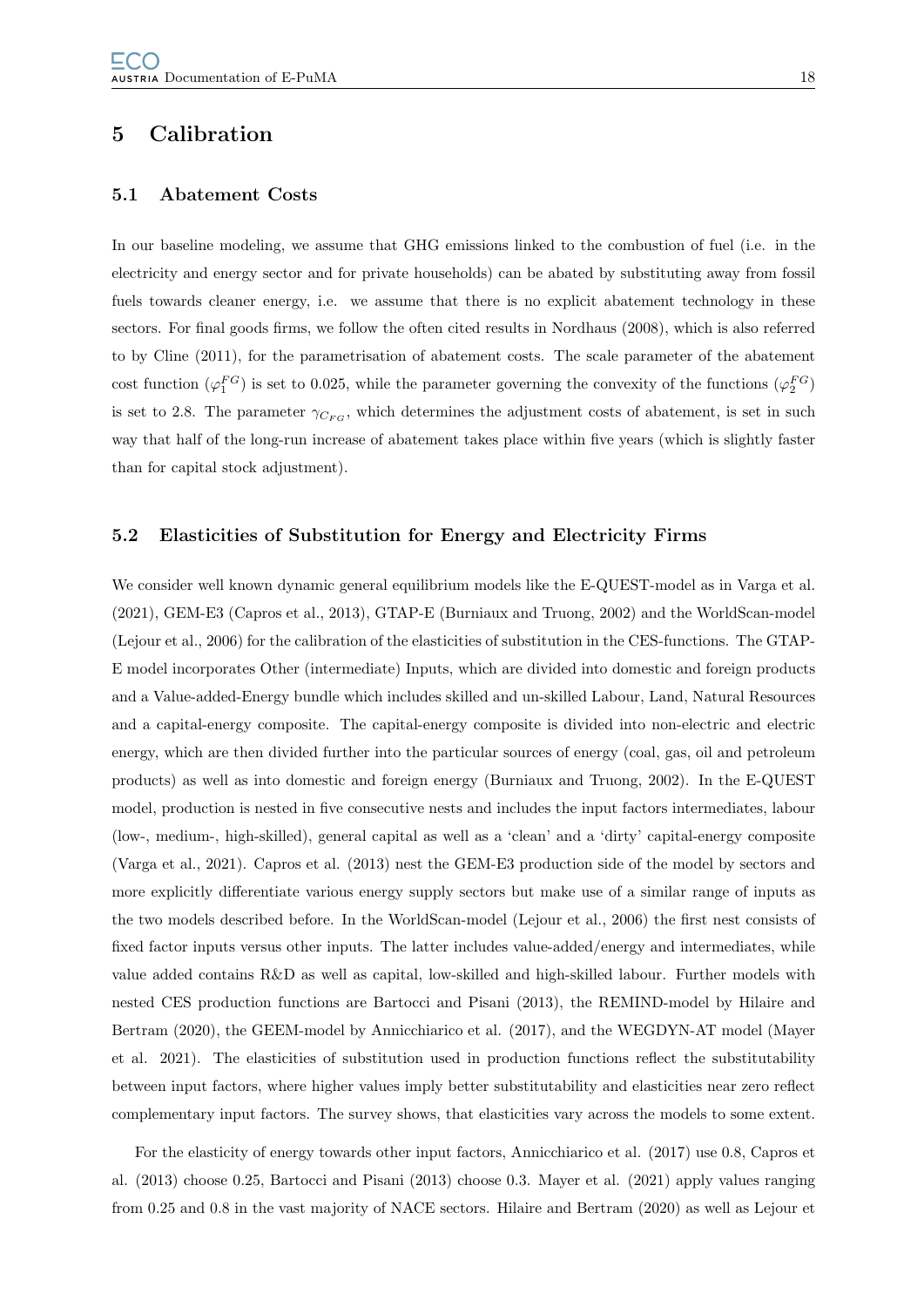al. (2006) determined 0.5 to be the fitting elasticity of substitution between Energy and other inputs. We choose a value of 0.3 in the baseline calibration, which is slightly higher than in Capros et al. (2013) but below, for instance, Lejour et al. (2006). Concerning elasticities of substitution of different energy sources towards each other, varying evidence can be found in the models as they also have different definitions and energy inputs. These elasticities cluster between 0.25 and 1.1. For  $\theta_{E1}$ , the elasticity of substitution between fossil energy, renewable energy and electricity, we choose 0.5 in the baseline calibration which lies in the middle of common values and corresponds to what Capros et al. (2013) choose for their model. The elasticity of substitution between imported and domestically produced electricity,  $\theta_{EL1}$ , takes the value 2, which reflects that tradable, similar energy sources are substitutable more easily.  $\theta_{EL2}$ , the elasticity of substitution between electricity obtained by fossil energy sources and electricity derived from renewable energy sources is set to 0.6 which reflects the values of Annicchiarico et al. (2017). Fossilobtained electricity is again divided in a coal-oil composite and gas while the elasticity of substitution,  $\theta_{EL3}$ , takes the value of 0.9, also used in Capros et al. 2013 and Bartocci and Pisani (2013). This also holds for  $\theta_{E3}$ , being the elasticity of substitution between energy generated from gas and energy generated in the coal-oil nest. Similarly  $\theta_{EL4}$  and  $\theta_{E4}$ , the substitution elasticity for coal and oil are assumed to be 0.6 in our model which is the average of values applied by Capros et al. (2013) and Annicchiarico et al. (2017). For substitution elasticities of capital used in energy generation/transformation and different energy inputs, the literature produces values between 0.3 (Bartocci and Pisani, 2013 and Annicchiarico et al., 2017) and 0.5 (Varga et al., 2021). For our baseline calibration, we find 0.4 to be the most fitting value, which also represents an average of the values that stand out in the literature.

### 5.3 Private households

Private households decide about the demand for equipment and energy sources for traffic and indoor climate as well as for electricity. It is necessary to set elasticities of substitution between equipment and energy sources and between different types of equipment. However, empirical literature focuses on demand elasticities for different energy sources. Elasticities of substitution are set in such a way that they result in the estimated demand elasticities.

#### Demand elasticities of energy sources for traffic

The economic literature provides a lot of empirical papers which estimate demand elasticities for fuel. Sterner (2006) provides an overview about the results of the earlier literature. He shows that the choice of the model has an important impact on the results. Nevertheless, the survey shows that short-run elasticities are considerably lower as long-run elasticities. Short-run elasticities range between -0.1 and -0.3, long-run elasticities between -0.6 and -0.9. For Austria the long-run elasticity lies between -0.6 and -1.2.

Hössinger et al. (2017) provide further and new evidence about elasticities of fuel demand with respect to prices (see Table 1). Estimations in these studies are based on aggregate consumption data. Again the studies show that short term elasticities are considerably lower than long term elasticities. Many of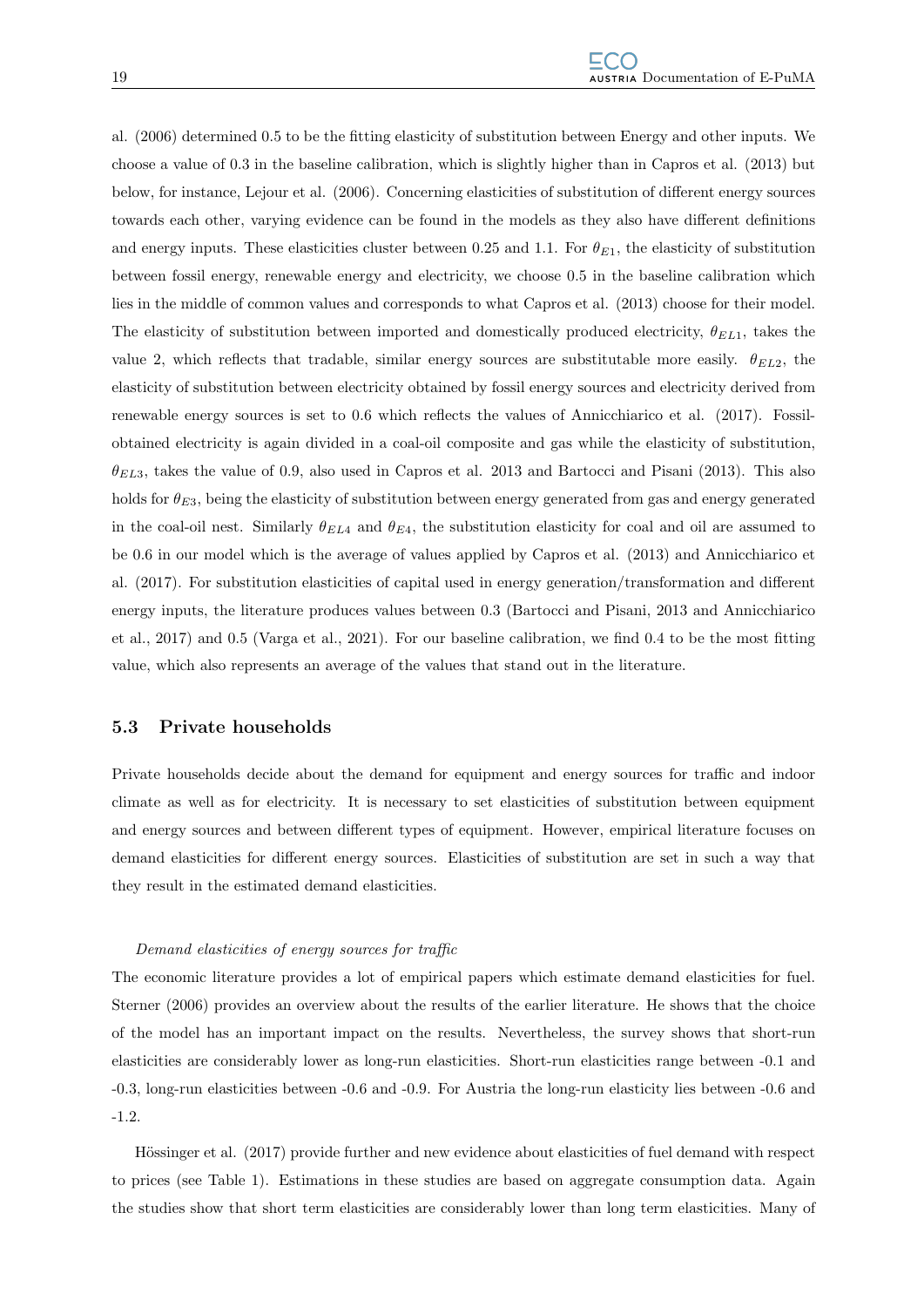them focus on North America or worldwide demand. Elasticities are considerably lower than those cited in Sterner, especially in the long-term. In general they lie between -0.2 and -0.4.

| Source                          | Observation period | Average year | Geographic region | Elasticity of fuel demand |                  | Data type    |
|---------------------------------|--------------------|--------------|-------------------|---------------------------|------------------|--------------|
|                                 |                    |              |                   | Short term                | Long term        |              |
| Archibald and Gillingham (1980) | 1972-1973          | 1972         | <b>USA</b>        | $-0.43$                   |                  | D            |
| Goodwin et al. (2004)           | 1974-1981          | 1978         | Worldwide         | $-0.35$                   | $-0.93$          | A, D         |
| Hughes et al. $(2008)$          | 1975-1980          | 1978         | <b>USA</b>        | $-0.275$                  | $\sim$           | $\mathbf{A}$ |
| Dahl $(2012)$ - gasoline        | 1954-2005          | 1980         | Worldwide         | $-0.15$                   | $-0.55$          | A, D         |
| Dahl $(2012)$ - diesel          | 1954-2005          | 1980         | Worldwide         | $-0.10$                   | $-0.33$          | A, D         |
| Kayser (2000)                   | 1981               | 1981         | USA               | $-0.23$                   |                  | D            |
| Puller and Greening (1999)      | 1980-1990          | 1985         | USA               | $-0.35$                   | $\sim$           | D            |
| Hymel et al. $(2010)$           | 1966-2004          | 1985         | USA               | $-0.075$                  | $-0.361$         | $\mathbf{A}$ |
| Brons et al. (2008)             | 1972-1999          | 1986         | Worldwide         | $-0.36$                   | $-0.81$          | A.D          |
| Goodwin et al. (2004)           | 1981-1991          | 1986         | Worldwide         | $-0.16$                   | $-0.43$          | A, D         |
| Brännlund and Nordström (2004)  | 1985-1992          | 1989         | Sweden            | $\sim$                    | $-0.98$          | D.           |
| Sentenac-Chemin (2012)          | 1978-2005          | 1991         | USA               | ÷.                        | $-0.3$           | $\mathbf{A}$ |
| Havranek et al. (2012)          | 1974-2011          | 1993         | Worldwide         | $-0.09$                   | $-0.31$          | A, D         |
| Wadud et al. (2009)             | 1984-2003          | 1994         | <b>USA</b>        | $-0.266$                  | $\sim$           | $\mathbf{A}$ |
| Odeck and Johansen (2016)       | 1980-2011          | 1995         | Norway            | $-0.26$                   | $+0.09$          | $\mathbf{A}$ |
| Hirota et al. (2003)            | 1990-2002          | 1996         | Worldwide         | $-0.195$                  | $\sim$           | $\mathbf{A}$ |
| West and Williams (2007)        | 1996-1998          | 1997         | USA               | $-0.51$                   |                  | D            |
| Romero-Jordán et al. (2010)     | 1998-2001          | 2000         | Spain             | $\sim$                    | $-0.55$          | $\mathbf{D}$ |
| Wadud et al. (2010a)            | 1997-2002          | 2000         | USA               |                           | $-0.473$         | D            |
| Austin and Dinan (2005)         | 2001               | 2001         | USA               | $\sim$                    | $-0.39$          | $\mathbf{A}$ |
| Lin and Prince (2013)           | 1990-2012          | 2001         | USA               | $-0.03$                   | $-0.239$         | $\mathbf{A}$ |
| Burguillo et al. (2017)         | 1998-2005          | 2001         | Spain             | $-0.35$ to $-0.49$        |                  | $\mathbf{D}$ |
| Burke and Nishitateno (2013)    | 1995-2008          | 2002         | Worldwide         | ÷                         | $-0.2$ to $-0.5$ | $\mathbf{A}$ |
| Hughes et al. $(2008)$          | 2001-2006          | 2004         | USA               | $-0.056$                  | ٠                | A            |
| Hymel et al. $(2010)$           | 2004               | 2004         | USA               | $-0.055$                  | $-0.285$         | $\mathbf{A}$ |

Table 1: Price elasticities of fuel demand reported in the literature, by average year of observation

Hössinger et al. (2017) use a stated preference survey to estimate the response to hypothetical fuel price changes. The sample is based on representative Austrian households. Immediate fuel price response elasticities rise from -0.12 for a fuel price of 1.5 euro per litre to -0.35 for a fuel price of 4 euro per litre. The response after one year corresponds to an elasticity of -0.19 for 1.5 euro and rises to -0.66 for 4 euro. The response after 5 years is similar to the results after 1 year. Kratena et al. (2008) also estimate the price elasticity for fuel demand in Austria. The estimated uncompensated elasticity is -0.59.

Results in Havranek et al. (2012) indicate that long-term elasticities may be significantly lower as often assumed. Based on a meta-analysis they test for a publication bias. Taking into account the publication bias, elasticities are half as high as previous meta-analysis have shown. Based on their estimations long-run elasticities are about -0.3.

Fridstrom and Ostli (2021) derive direct and cross demand market response functions for powertrains and energy sources in Norway from 2016 onwards. They derive direct and cross price elasticities of automobiles and demand price and cross price elasticities of automobiles with respect to energy prices. The own price elasticity of gasoline driven cars is estimated at -1.08, those of diesel driven and electric cars at -1.27 and -0.99, respectively. The cross price elasticities of demand for gasoline cars with respect to price of diesel cars are estimated at 0.64 and 0.51 vice versa. Cross price elasticities for electric cars with respect to gasoline and diesel cars are 0.36 and 0.48.

Holmgren (2007) provides a meta-analysis of public transport demand. The expected value of the own price elasticity for European countries in the short run is -0.75 and -0.91 in the long run, respectively.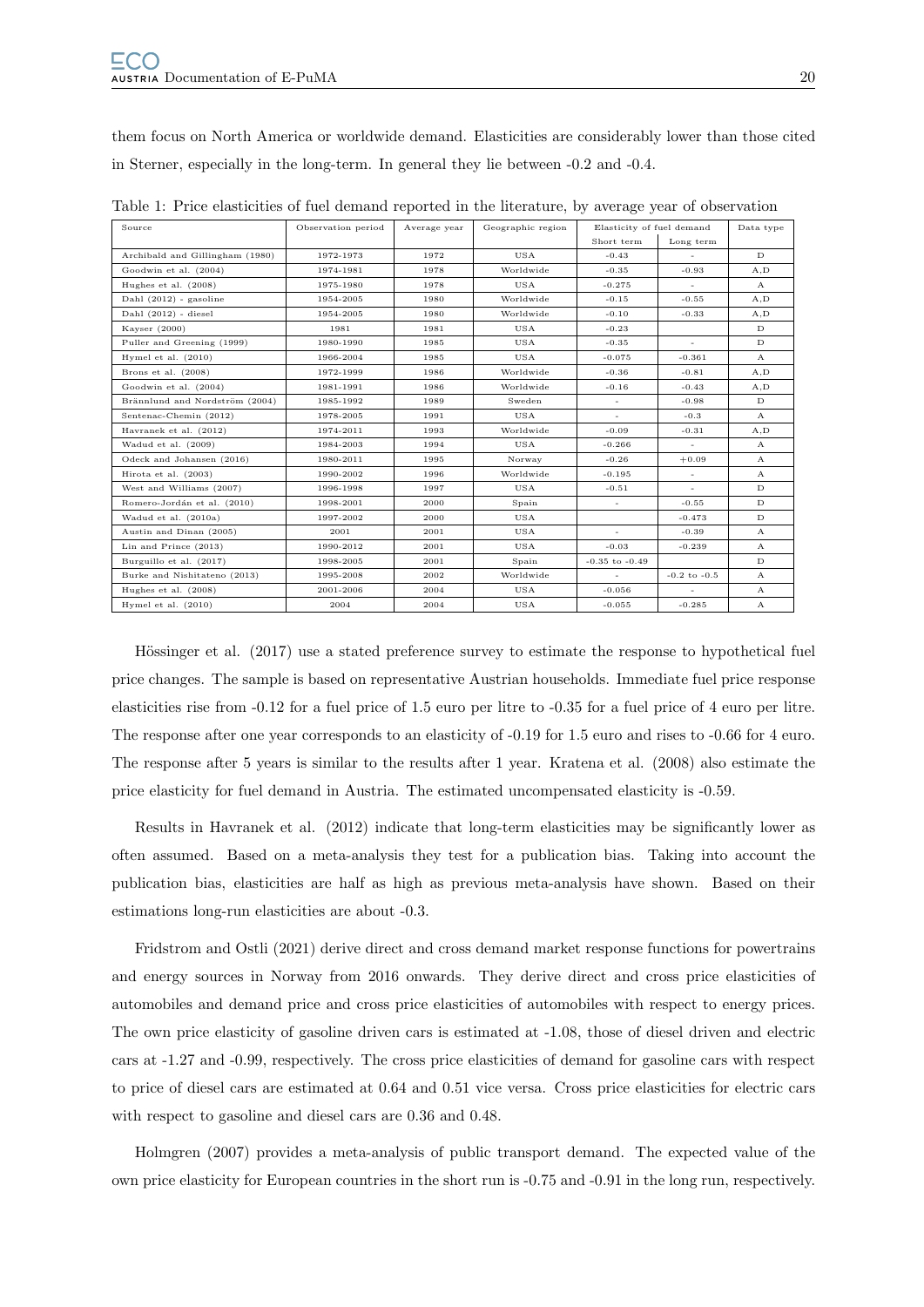#### Demand elasticities of indoor climate - heating

Literature about demand elasticities for heating is less comprehensive compared to the impact of prices on traffic demand. Rehdanz (2007) uses information of the German socioeconomic panel data for 1998 to 2003 to estimate demand elasticities for different energy sources and types of households. She finds that the elasticity for heat demand for oil based heating is between -2.03 and -1.68 and -0.63 and -0.44 for gas based heating systems. Hellmer (2013) finds that the elasticity for district heating is lower than of other types of heating systems. The estimate of the elasticity of households in small houses is -0.48, for households in residential buildings the elasticity is -0.25. Andersen et al. (2020) analyze barriers for switching between different heating systems in Denmark. They also derive demand elasticities, with -0.4 as medium estimate. Haas and Biermayr (2000) estimate an elasticity for heat demand of -0.2 in Austria, Kratena et al. (2008) estimate an uncompensated elasticity of -0.31.

In general, the results indicate that the demand elasticity for energy sources for heating is somewhat lower compared to traffic. This can be found also in Schulte and Heindl (2016). They use household consumption data to derive demand elasticities for different types of goods and households. They find an overall own price elasticity for transport demand of -0.57, for heating demand of -0.5 and for electricity demand of -0.4.

#### Demand elasticities of electricity demand

The literature finds rather inelastic demand of private households for electricity for the United States. Ito (2014) finds a price elasticity between -0.03 and -0.1, Burke and Abayasekara (2018) and Allcott (2011) also find a value of -0.1 in the short run. Ros (2017) on the other hand estimates an elasticity of between -0.1 and -0.5. In the long-run, elasticities are higher, -1 in Burke and Abayasekara and between -0.4 and -0.6 in Ros.

Several papers deal with the estimation of demand elasticities in Europe. Nesbakken (1999) uses data about Norway and reports an elasticity of -0.66, Filippini (2011) for the Switzerland of -0.8 and -0.95. Brännlund et al. (2007) use Swedish data and estimate a short-run elasticity of -0.24. Alberini (2019) focuses on the impact of a very large price increase in the Ukraine and comes up with an elasticity of -0.2 to -0.5. Kratena et al. (2008) find an uncompensated electricity demand elasticity for Austria of -0.20 and a compensated elasticity of -0.18. Schulte and Heindl (2016) find an elasticity for Germany of -0.43, being again considerably higher for higher expenditure quartiles.

In the model, elasticities of substitutions are set in such a way that demand elasticities are about -0.35 for fossil energy sources. The elasticities of substitution for different forms of traffic are set higher compared to heating. The lower elasticity of substitution for heating is motivated by less influence of private households living in flats on the decision about heating systems. The value replicates results in Fridstrom and Ostli (2021). Substitution between public and private traffic is based on Holmgren (2007). The elasticity of substitution on the top-level (between traffic, heating, electricity and other consumption goods) is set to 0.3 which leads to a demand elasticity of -0.3. An elasticity of substitution of 0.3 is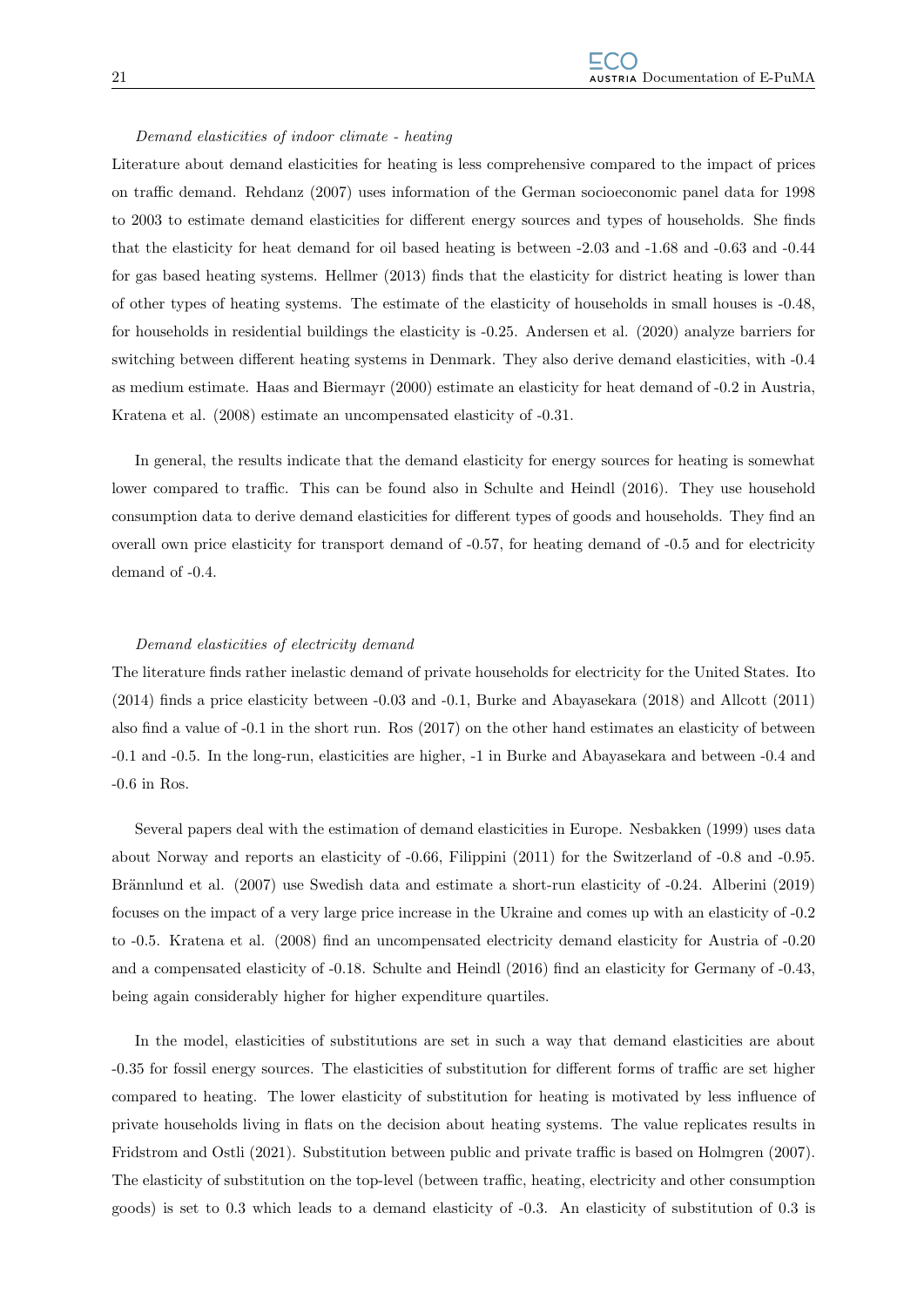also used in Bartocci and Pisani (2013), the EPPA<sup>3</sup>-calibration and in Bodenstein et al. (2011). Traffic demand elasticities of foreigners are based on Hirt (2015).

<sup>3</sup>MIT Emission Prediction and Policy Analysis Model, see Paltsev (2005).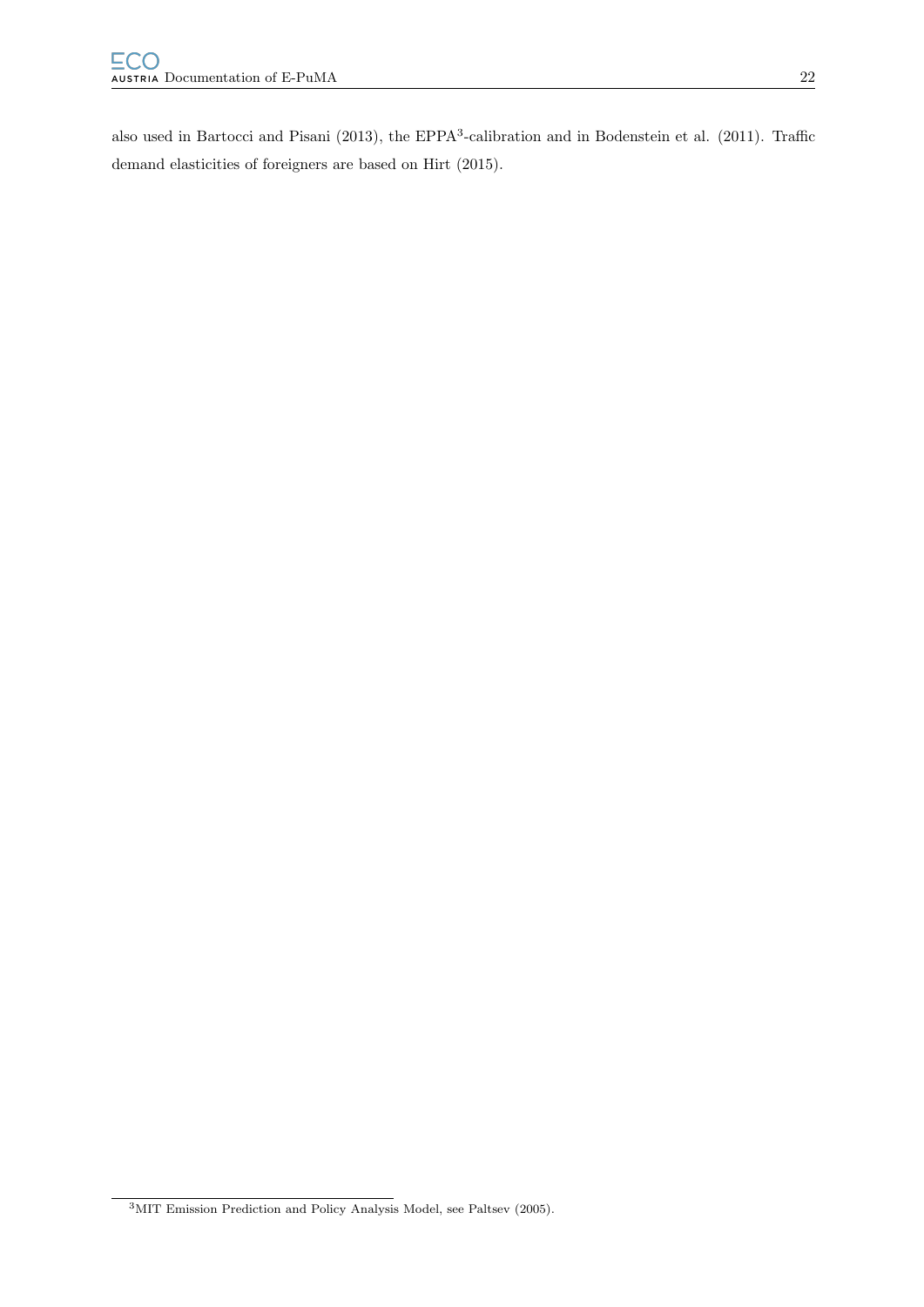### References

- [1] Allcott, H. (2011). Social norms and energy conservation, Journal of Public Economics 95(9-10), 1082-1095.
- [2] Andersen, K. S., Wiese, C., Petrovic, S., McKenna, R. (2020). Exploring the role of households' hurdle rates and demand elasticities in meeting Danish energy-savings target, *Energy Policy 146*, 111785.
- [3] Annicchiarico, B., Battles, S., Dio, F. D., Molina, P., Zoppoli, P. (2017). GHG mitigation schemes and energy policies: A model-based assessment for the Italien economy, *Economic Modelling 61*, 495-509.
- [4] Bartocci, A., Pisani, M. (2013). "Green" fuel tax on private transportation services and subsidies to electric energy. A model-based assessment for the main European countries, *Energy Economics* 40, S32-S57.
- [5] Berger, J., Strohner, L. (2020). Documentation of the PUblic Policy Model for Austria and other European countries (PUMA), EcoAustria Research Paper No. 11.
- [6] Bodenstein, M., Erceg, C. J., Guerrieri, L. (2011). Oil shocks and external adjustment, Journal of International Economics 82(2), 168-184.
- [7] Brännlund, R., Ghalwash, T., Nordström, J. (2007). Increased energy efficiency and the rebound effect: effects on consumption and emissions, *Energy Economics 29(1)*, 1-17.
- [8] Burgert, M., Roeger, W., Varga, J., in't Veld, J., Vogel, L. (2020). A Global Economy Version of QUEST. Simulation properties, European Economy Discussion Papers 126, Directorate General Economic and Financial Affairs, European Commission.
- [9] Burke, P. J., Abayasekara, A. (2018). The price elasticity of electricity demand in the United States: A three-dimensional analysis, Energy Journal 39(2), 123-145.
- [10] Burniaux, J.-M., Truong, P. (2002). GTAP-E: An Energy-Environmental Version of the GTAP Model, GTAP Technical Paper No. 16 Revised.
- [11] Capros, P., van Regemorter, D., Paroussos, L., Karkatsoulis, P. (2013). GEM-E3 Model Documentation, JRC Technical Reports.
- [12] Cline, W. R. (2011). Carbon Abatement Costs and Climate Change Finance, Peterson Institute for International Economics, Washington, D.C.
- [13] Filippini, M. (2011). Short- and long-run time-of-use price elasticities in Swiss residential electricity demand, Energy Policy 39(10), 5811-5817.
- [14] Fridstrom, L., Ostli, V. (2021). Direct and cross price elasticities of demand for gasoline, diesel, hybrid and battery electric cars: the case of Norway, *European Transport Research Review 13:3.*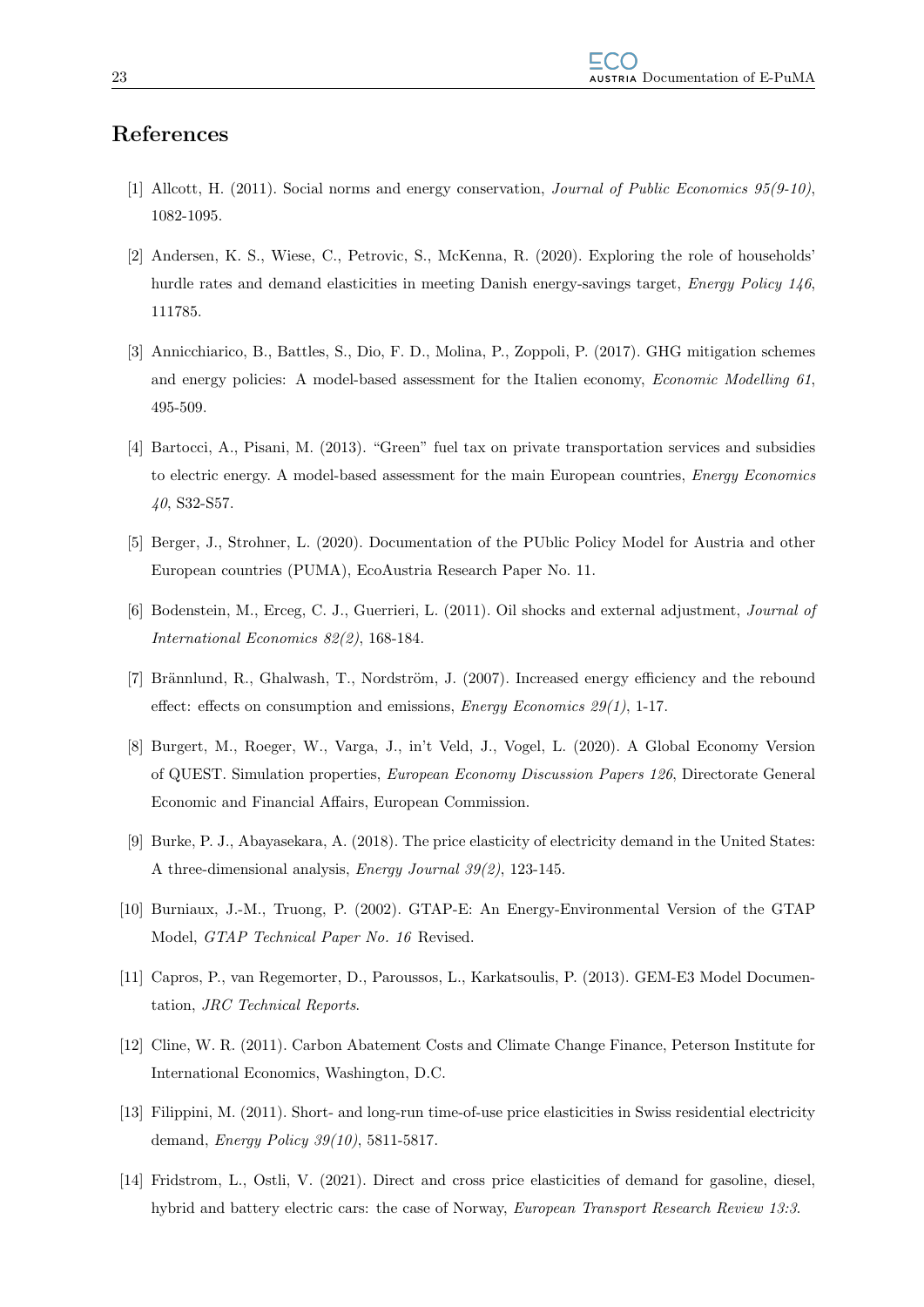- [15] Haas, R., Biermayr, P. (2000). The rebound effect for space heating Empirical evidence from Austria, Energy Policy 28 (6-7), 403-410.
- [16] Havranek, T., Irsova, Z., Janda, K. (2012). Demand for gasoline is more price-inelastic than commonly thought, *Energy Economics 10*, 33-54.
- [17] Hellmer, S. (2013). Price Responsiveness in District Heating: Single Houses and Residential Buildings - a Cross Sectional Analysis, ISRN Economics Volume 2013.
- [18] Hilaire, J., Bertram C. (2020). The REMIND-MAgPIE model and scenarios for transition risk analysis, a report prepared by PIK for the UNEP-FI Banking Pilot project (Phase 2), Potsdam-Institut für Klimafolgenforschung.
- [19] Hirt, M. (2015). Mineralölsteuern als klimapolitisches Instrument: Eine ökonometrische Analyse von Preiselastizitäten der Treibstoffnachfrage in Österreich, Masterarbeit of der Universität für Bodenkultur Wien, Department für Wirtschafts- und Sozialwissenschaften.
- [20] Holmgren, J. (2007). Meta-analysis of public transport demand, Transportation Research Part A: Policy and Practice 41(10), 1021-1035.
- [21] Hössinger, R., Link, C., Sonntag, A., Stark, J. (2017). Estimating the price elasticity of fuel demand with stated preferences derived from a situational approach, Transportation Research Part A 103, 154-171.
- [22] Ito, K. (2014). Do Consumers Respond to Marginal or Average Price? Evidence from Nonlinear Electricity Pricing, American Economic Review 104(2), 537-563.
- [23] Kratena, K., Meyer, I., Wüger, M. (2008). Modelling the Energy Demand of Households in a Combined Top Down/Bottom Up Approach, WIFO Working Papers No. 321.
- [24] Lejour, A., Veenendaal, P., Verweij, G., van Leeuwen, N. (2006). WorldScan: a Model for International Economic Policy Analysis, CPB Document No. 111.
- [25] Mayer, J., Dugan, A., Bachner, G., Steininger, K. W. (2021). Is carbon pricing regressive? Insights from a recursive-dynamic CGE analysis with heterogeneous households for Austria, *Energy* Economics 104, 105661.
- [26] Nesbakken, R. (1999). Price sensitvity of residential energy consumption in Norway, Energy Economics 21(6), 493-515.
- [27] Nordhaus, W. D. (2008). A Question of Balance: Weighing the Options on Global Warming Policies, Yale University Press, New Haven.
- [28] Paltsev, S., Jacoby, H. D., Reilly, J. M., Viguier, L., Babiker, M. (2005). Modelling the transport sector: the role of existing fuel taxes in climate policy, Discussion Paper, MIT joint program on the science and policy of global change.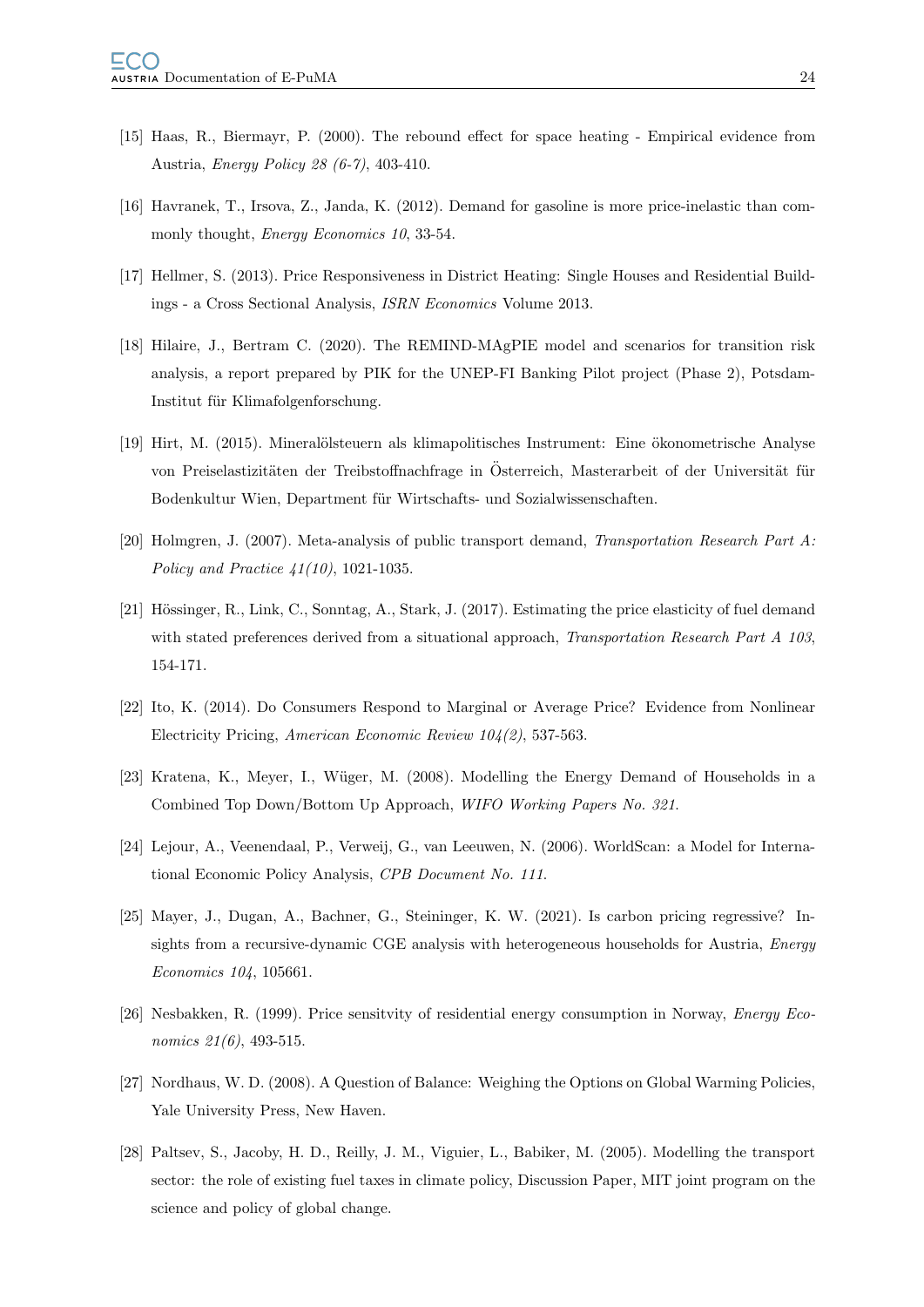- [29] Rehdanz, K. (2007). Determinants of residential space heating expenditures in Germany, *Energy* Economics 29(2), 167-182.
- [30] Ros, A. J. (2017). An Econometric Assessment of Electricity Demand in the United States Using Utility-specific Panel Data and the Impact of Retail Competition on Prices, The Energy Journal 38(4).
- [31] Schulte, I., Heindl, P. (2016). Price and Income Elasticities of Residential Energy Demand in Germany, ZEW Discussion Paper No. 16-052.
- [32] Sterner, T. (2006). Survey of Transport Fuel Demand Elasticities, Swedish Environmental Protection Agency, Report 5586.
- [33] Varga, J., Roeger W., in't Veld, J. (2021). E-QUEST A Multi-Region Sectoral Dynamic General Equilibrium Model with Energy, European Economy Discussion Paper 146.